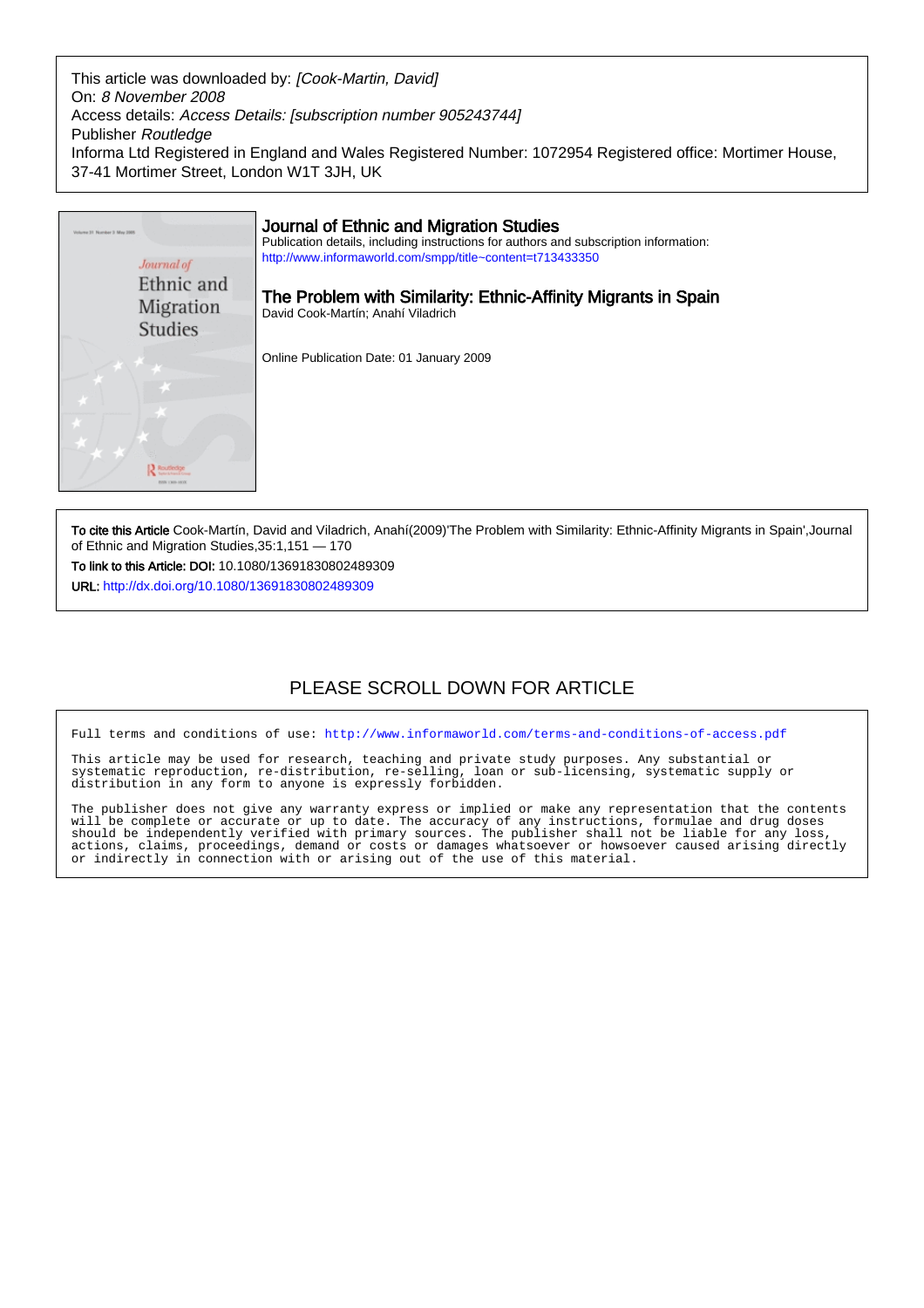

# The Problem with Similarity: Ethnic-Affinity Migrants in Spain David Cook-Martín and Anahí Viladrich

Politics that give a privileged migratory or citizenship status to individuals abroad because of presumed common origins with a granting state's people foster the expectation that ethnic affinity facilitates social and economic integration. However, a growing literature has documented a mismatch between the social and the economic expectations of people defined as co-ethnics by these policies. Relying on a study of Spanish-descent Argentines who have 'returned' to Spain, we argue that the effect of perceived ethnic affinities varies by social context. While ethnic similarity with natives may offer an advantage to migrants in search of housing or educational opportunities, it can hinder entry to the job market. From an employer's standpoint, what makes 'traditional' immigrants suited to these positions is their willingness to put up with low wages and poor working conditions in anticipation of future economic and status payoffs in the homeland. To the extent that ethnic-affinity migrants are oriented primarily to the local economic and status structure, their access to entry-level jobs may be impeded and/or they may be forced to compete with natives for skilled or professional jobs precisely because they are not different in the sense valued by employers. In a concluding section, we measure insights gleaned from the Spanish case against the experiences of ethnic Germans and Japanese-descent Brazilians and conclude that ethnic-affinity migrants' orientations are shaped by the terms on which policies allow access to destination countries and to citizenship.

Keywords: Ethnicity; Spain; Migration Policy; Labour Market; Citizenship Policy; Local-Level Policies

David Cook-Martín is Assistant Professor of Sociology at Grinnell College. Correspondence to Dr D. Cook-Martín, Dept of Sociology, Grinnell College, 1210 Park Street, Grinnell, IA 50112, USA. E-mail: cookd@grinnell.edu. Anahı´ Viladrich is Associate Professor of Urban Public Health and Director of the Immigration and Health Initiative at Hunter College, City University, New York. Correspondence to: Dr A. Viladrich, The School of Health Sciences, 425 East 25<sup>th</sup> Street, W 1021, New York, NY 10010, USA. E-mail: aviladri@hunter.cuny.edu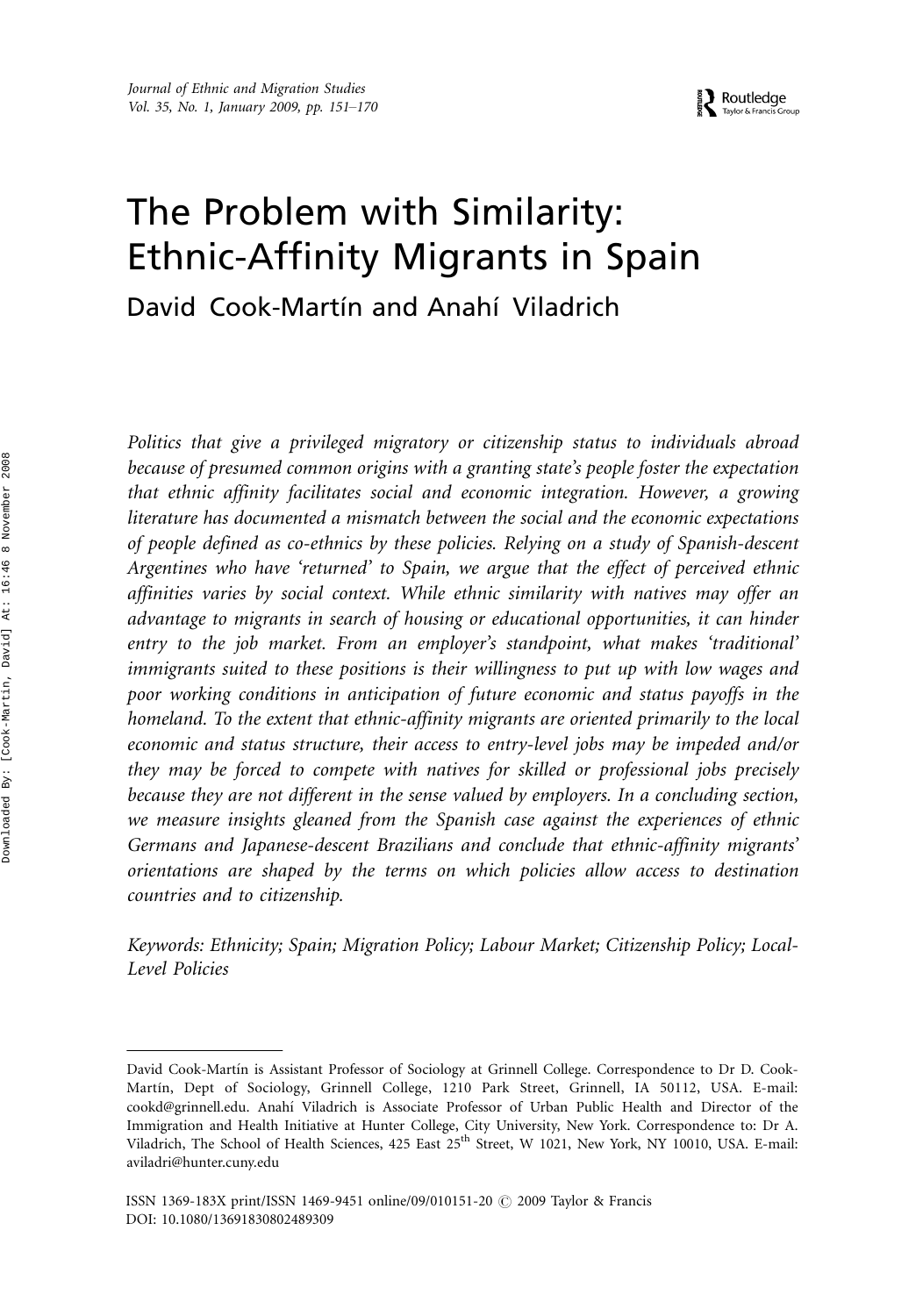What makes immigrants desirable? An elderly person concerned about property values and crime rates, a municipal official worried about declining school enrolments, and the owner of a landscaping business in need of workers will have different views of what constitutes a 'good' immigrant, depending on their location in concrete economic and social domains. And yet the pervasive assumption is that the closer an immigrant's profile is to that of the native population, the more desirable the newcomer. Indeed, when the desirable immigrant fails to meet expectations generated by this assumption it has stirred popular and scholarly curiosity. Immigrants who receive a privileged migratory or citizenship status because of presumed common origins with a receiving state's people are a case in point. The Aussiedler or ethnic Germans, and members of the Jewish diaspora are among the best-known examples of people affected by these ethnic affinity policies (Joppke 2005; Levy and Weiss 2002), but there are many other instances: Latin Americans descended from Italian, Japanese and Spanish emigrants, ethnic Hungarians in Eastern Europe, descendants of the Irish in the Americas, and Estonian-descent West Siberians (Corcoran 2002; Kulu 1998; Rhi Sausi and García 1992; Tsuda 2003). In virtually every case, the literature cited describes an expectations mismatch between new arrivals and natives that results in aggravation, conflict and new migrations. Existing studies document a range of frustrated expectations and related consequences, but fail to offer an explanation.

What accounts for the expectations gap between people legally and popularly presumed to enjoy considerable affinities and good prospects for mutual acceptance? Drawing on a study of Spanish-descent Argentines in Spain we argue that, contrary to conventional knowledge, the effect of perceived ethnic resemblance varies across social contexts. It can be an asset for Spanish-descent Argentines looking for housing, access to education, friends, dates or even a marriage partner in Spain, but it can be a liability in the labour market, where access to the first rungs of the occupational ladder is often reserved by employers for newcomers valued precisely because their work orientations differ from those of natives. A willingness to endure low wages and sub-par working conditions in view of a potential economic and status payoff in the homeland—what social scientists have called a *dual frame of reference*—has been a key feature of immigrants' appeal to employers. To the extent that ethnic-affinity migrants are orientated primarily to the local economic and status structure, employers may not view them favourably and their access to entry-level jobs may be hindered and/or they may be forced to compete with better-positioned natives for skilled or professional jobs. Herein lies the problem of assuming that similarity offers benefits across the board.

The next section describes what we mean by ethnicity, and how it can shape jobmarket orientations and employers' evaluation of prospective workers. We then explain the rationale for including two cases of ethnic-affinity migration to Spain and delve into the historical and institutional bases of presumed commonalities. An analysis of these two cases is the empirical core of our argument. In a discussion section, we test key insights gleaned from the Spanish cases against observations from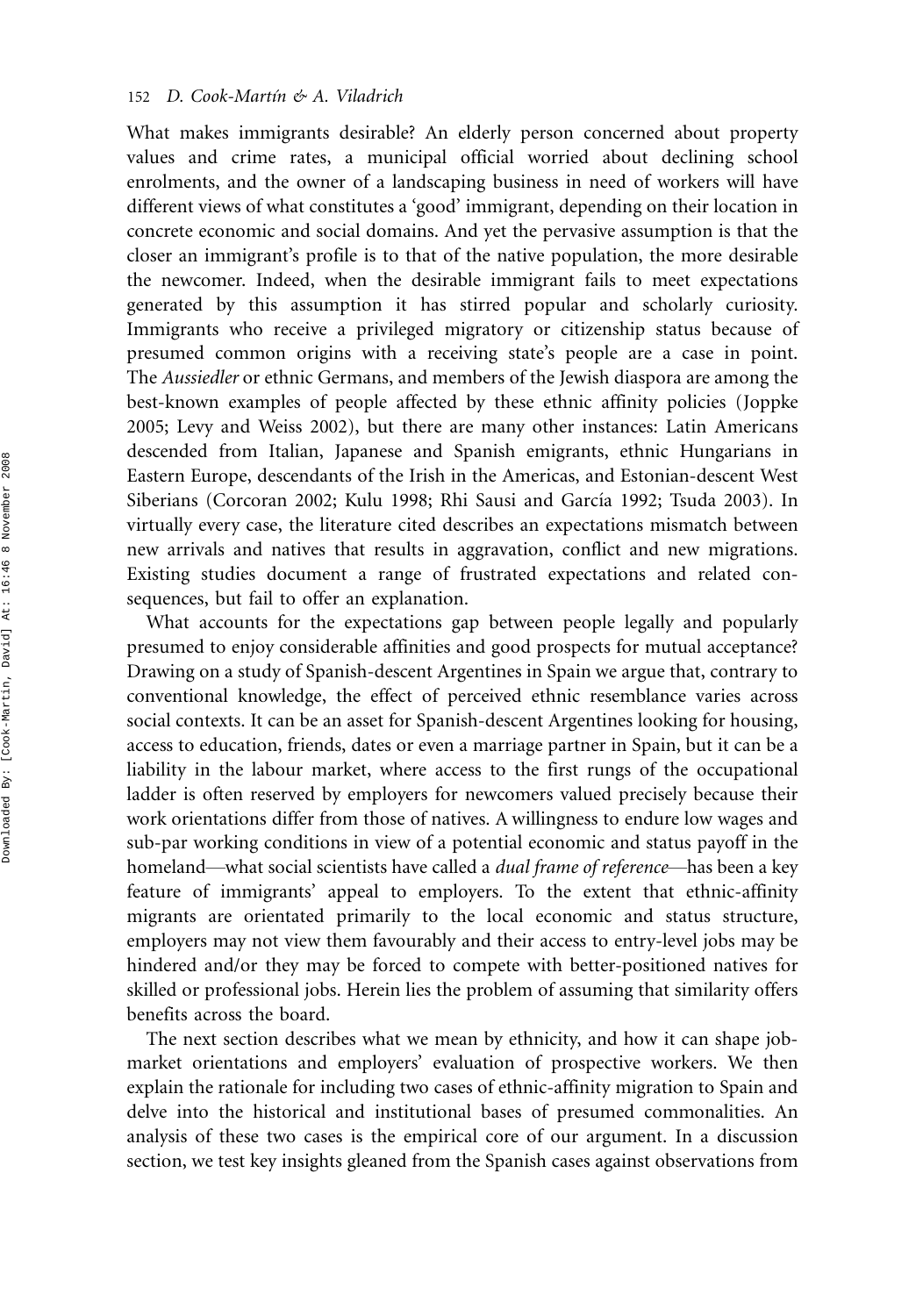studies of ethnic Germans in Germany and Japanese-descent Brazilians in Japan. We conclude that ethnic-affinity migrants' orientations are shaped by the terms on which policies give them access to destination-country labour markets and citizenship.

#### Ethnic Affinity, Job-Market Orientations and Tractable Labour

In this article, ethnicity refers to social relations premised on a 'subjectively believed community of descent' or origins (Weber 1978: 387). Bases of this belief can be multiple and include, but are not limited to, phenotype, customs, or memories of colonisation and migration. In the case at hand, Spanish policies reflect a belief in common origins with (a) descendants of former colonial subjects who at times have been viewed as belonging to a state-transcending community of Hispanic nations<sup>1</sup> and/or (b) descendants of recent Spanish emigrants to the Americas, Africa and Europe. Ethnicity can be the means to effect monopolistic closure around scarce goods, in this instance Spanish (and European) labour markets, and social welfare resources. Ethnic-affinity policies are laws and related official practices through which one state (e.g. Spain) gives prospective migrants living in other countries (e.g. Spanish-descent Argentines) a privileged migration or citizenship status based on perceived common origins. Ethnic-affinity migrants—the beneficiaries of these policies\*have access to much the same social and economic goods as their legally defined 'co-ethnics', at least on paper. Ethnic-affinity laws are part of an official discourse to bring into existence the very distinctions they treat as natural and selfevident (Bourdieu 1991: 223). For instance, the legal category 'emigrant returnee' applied to people who may have never set foot in Spain and have another nationality represents a claim on them by virtue of history and familial ties. It is analytically important to recognise these policies and related categories as ones used by participants in struggles to define national insiders and, by default, outsiders, rather than as reflective of 'objective' distinctions.

State actors in developed economies are often caught between two competing impulses. On the one hand, there is a persistent emphasis on maximising social cohesion within a territorially circumscribed population, which often entails state efforts to minimise difference. On the other hand, embeddedness in an economic system that relies on the availability of ever-cheaper labour means workers are often from abroad. Ethnic-affinity migrants appear to reconcile these contradictory impulses: they are more likely to share linguistic competencies, religion, customs, orientations and possibly phenotype with natives—and they would presumably fill entry-level jobs not taken by natives, at least for a time. The tacit assumption is that ethnic affinity refers to similarities among natives and newcomers that traverse multiple social contexts and ease mutual acceptance.

Economic scholarship on migrants, however, suggests that similarity may actually be problematic in the work domain. Employers who hire for jobs commonly available to new arrivals expect a deferential disposition unlikely to be found among co-ethnics who share with natives social characteristics, expectations and legal rights. Analysts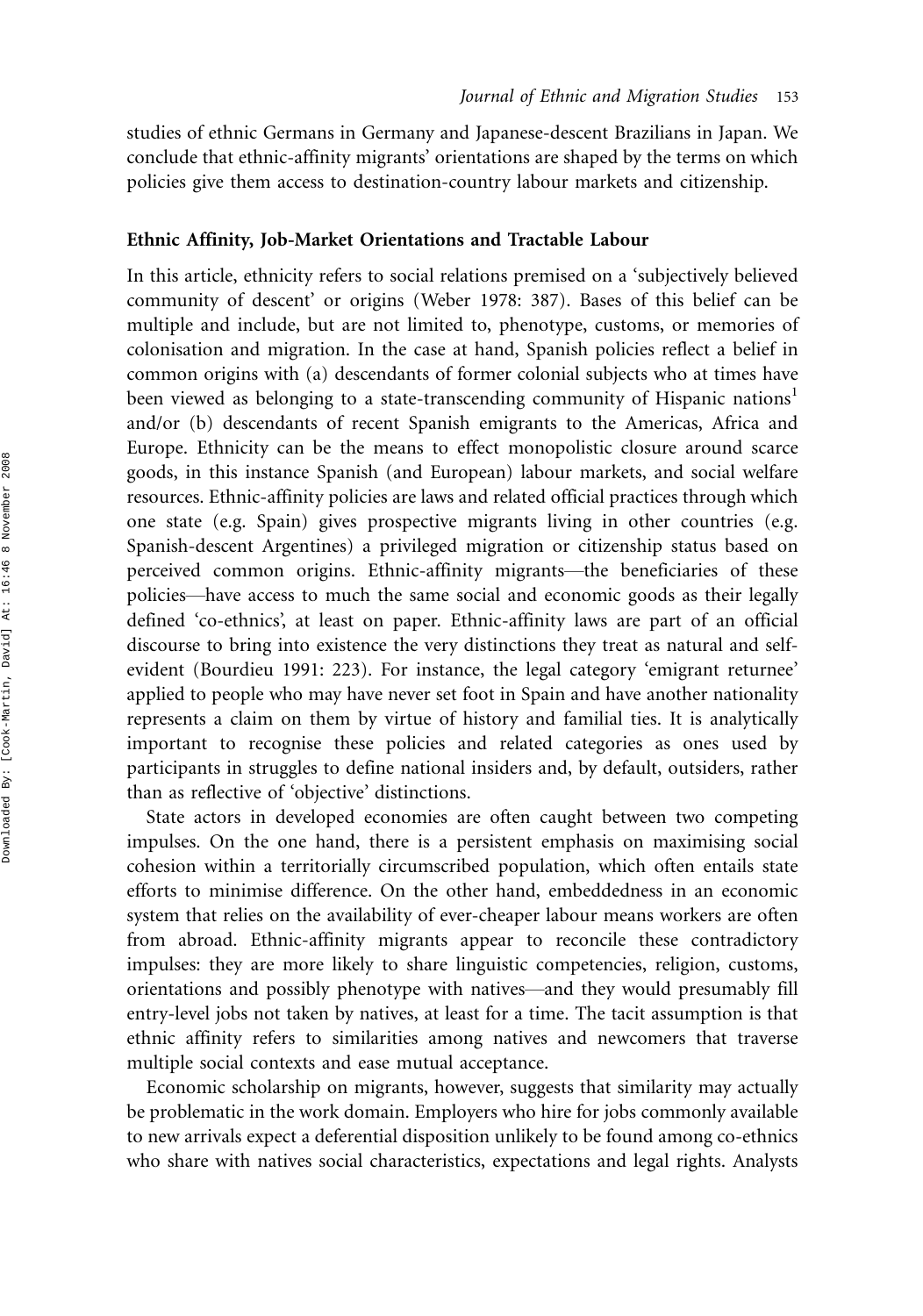have long argued that what makes migrants desirable as workers is their tendency to use a dual frame of reference to interpret their experience and orient their action (Massey et al. 1987; Piore 1979; Waldinger and Lichter 2003). This dual frame consists of a willingness to accept low status and poorly paid jobs in the receiving context in view of expected financial and social-status returns in the homeland. Employers interpret this disposition as deference and it becomes part of their assessment of workers as suitable for particular jobs. Employers also understand that natives orientated to the local status structure are unwilling to fill entry-level positions. Because migrants often think of the here and now in terms of the there and then, they also tolerate living quarters and everyday hardships they might not have endured in the homeland. To be sure, migrants' orientation towards the context of settlement changes, but this is a process that unfolds over time.

So long as there is a steady supply of foreign, tractable workers, employers are likely to continue to hire them. Indeed, economic sociologists have argued that, all things being equal, employers are likely to hire the same people today that they hired yesterday (Tilly and Tilly 1998: 195). However, if workers' tractability in a particular sector is diminished in noticeable ways—say through unionisation—employers may replace them with a new category of workers. This is what has been happening, for instance, in the strawberry sector in Southern Spain: male Maghrebian workers who had harvested this 'time-sensitive' crop since the late 1980s became politically mobilised and employers began to replace them with Eastern European and Latin American female workers touted as more reliable, deferent and 'better suited' to this delicate fruit (Migration News 2002; cf. Pedreño Cánovas 2000). When tractability is threatened, employers are likely to replace one category of newcomer with another comprising more deferential workers.

Ethnic-affinity migrants have all the makings of less-pliable workers. They have the same formal rights and privileges as their native hosts, access to similar jobs and probably similar work expectations. Even when they do not, prospective hosts may assume they do and conclude that they are unlikely to be compliant workers. Native employers do not, for the most part, want to hire ethnic kin to do the dirty, dangerous and difficult (3D) jobs they have to offer at very low wages, but prefer strangers. This is why we argue that, while ethnic similarity may suggest mutual acceptance in some domains, it is not necessarily so in the sphere of work.

# Data and Methods

We test the argument outlined earlier by examining two case studies of Argentines whose migration to Spain has been facilitated by ethnic-affinity policies. These are key cases because observers and participants alike generally assume a high degree of affinity between these migrants and their supposed Iberian kin and expect that this ethnic affinity will facilitate mutual acceptance and ease the transition to Spain. These presuppositions are understandable given the historical, cultural and organisational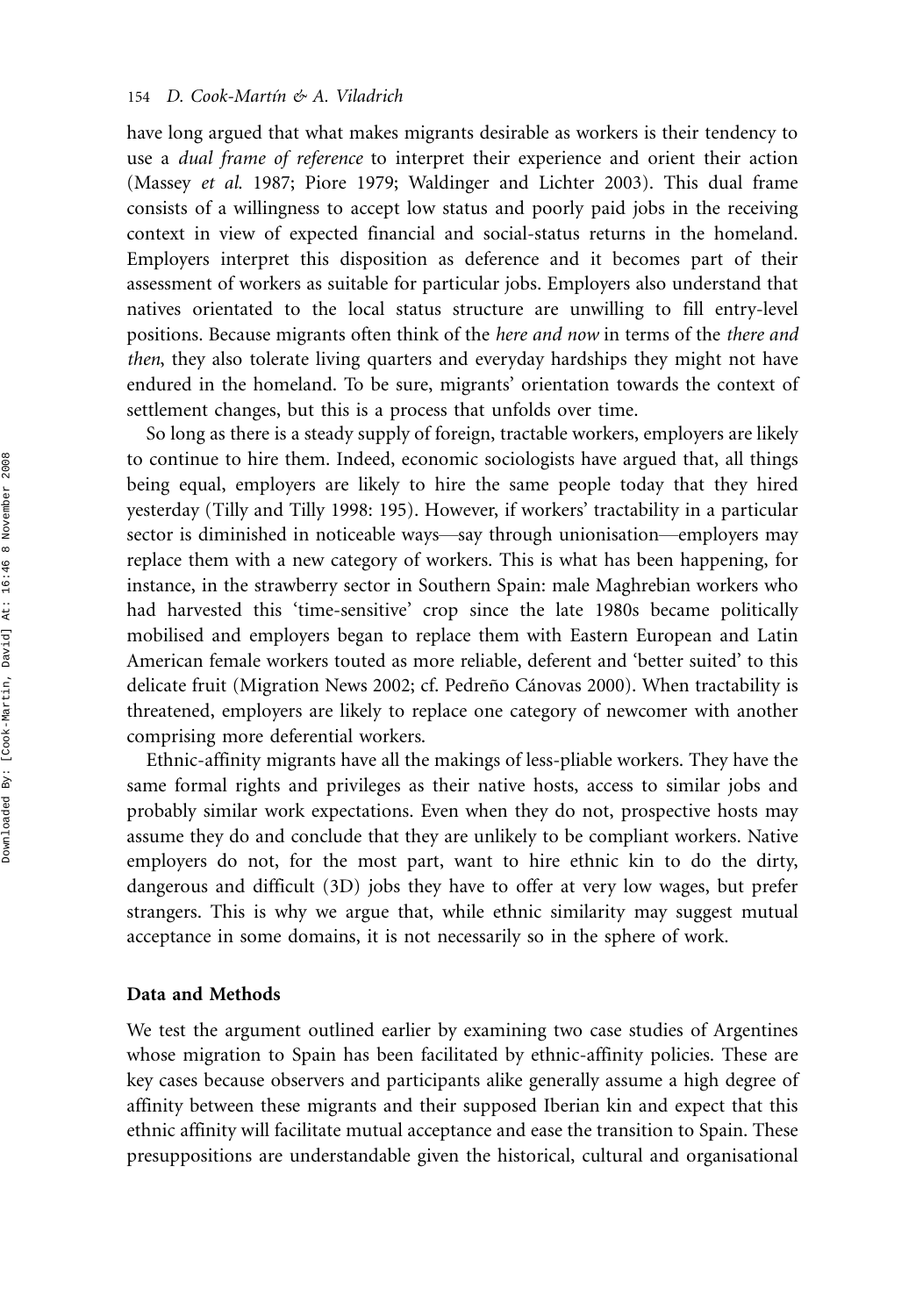links between Spain and Argentina since the mid-nineteenth century. Ethnic-affinity migration should work here as conventionally anticipated.

To establish the baseline of conventional knowledge, with its implicit expectation of mutual acceptance, we examine the discursive construction of the case of Spanishdescent Argentines and their hosts in Aguaviva, a small town in the rural Spanish region of Aragon. The analysis rests on a close interpretive reading of 257 articles compiled by the authors between 2000 and 2005 from the Spanish, Argentine, North-American and European press. The authors collected articles with specific references to ethnic-affinity migration from Argentina to Spain and those that specifically referred to Aguaviva (a fifth of all items compiled). Our interpretive approach was to situate authors, characters, plot and language in their respective local, regional, national and supra-national contexts, to note common assumptions and to contrast implicit and changing claims about ethnic migrants. This case serves as a window into the sometimes conflicting expectations of Spanish-descent Argentines and their co-ethnic hosts as viewed by journalists from different national standpoints, but who take for granted the commonality between people in these categories and what this implies for mutual acceptance. The case is also a strategic site because it reflects broader Spanish and European concerns about declining populations and about immigration as a solution to demographic dilemmas.

To examine 'on the ground' dynamics between natives and ethnic migrants, and in particular their mutual acceptance in a range of contexts, we then secondly turn to a qualitative account that draws on observations and interviews carried out between June 2001 and September 2003 among Spanish-Argentines in Ría, pseudonym for an industrial port city in Galicia, Spain. One of the authors (Cook-Martín) carried out a dozen intensive interviews with ethnic-affinity migrants. He selected initial participants from a list of names given by three independent contacts in the community. In turn, these participants each provided a list of other potential interviewees from which additional names were drawn with an eye to maximising differences in participant characteristics and experiences. Fieldwork also included observations and less-formal interviews with participants at work, at home and in recreational venues (e.g. a local café patronised by Argentines and cultural events that attracted people who had lived in Argentina).

The selection of an urban instance (Ría) and a rural one (Aguaviva) allows us to control for the possibility that the observed expectations mismatch is an effect of rural-urban differences among newcomers and natives. More importantly, it underscores that, while there are two distinct types of ethnicity at work in these cases, they both shape expectations in remarkably similar ways.<sup>2</sup> In Aguaviva, the belief in common origins is sustained loosely by a narrative of hispanidad, bolstered by Spain's history of emigration. Institutionally, this historical legacies flavour of ethnicity has informed Spanish immigration policies that have contained preferential provisions for Latin Americans, and more recently nationality policies that give preferential status to anyone who can document links to a Spanish parent or grandparent (Reino De España 2002). In Ría, ethnicity refers to concrete kinship ties among newcomers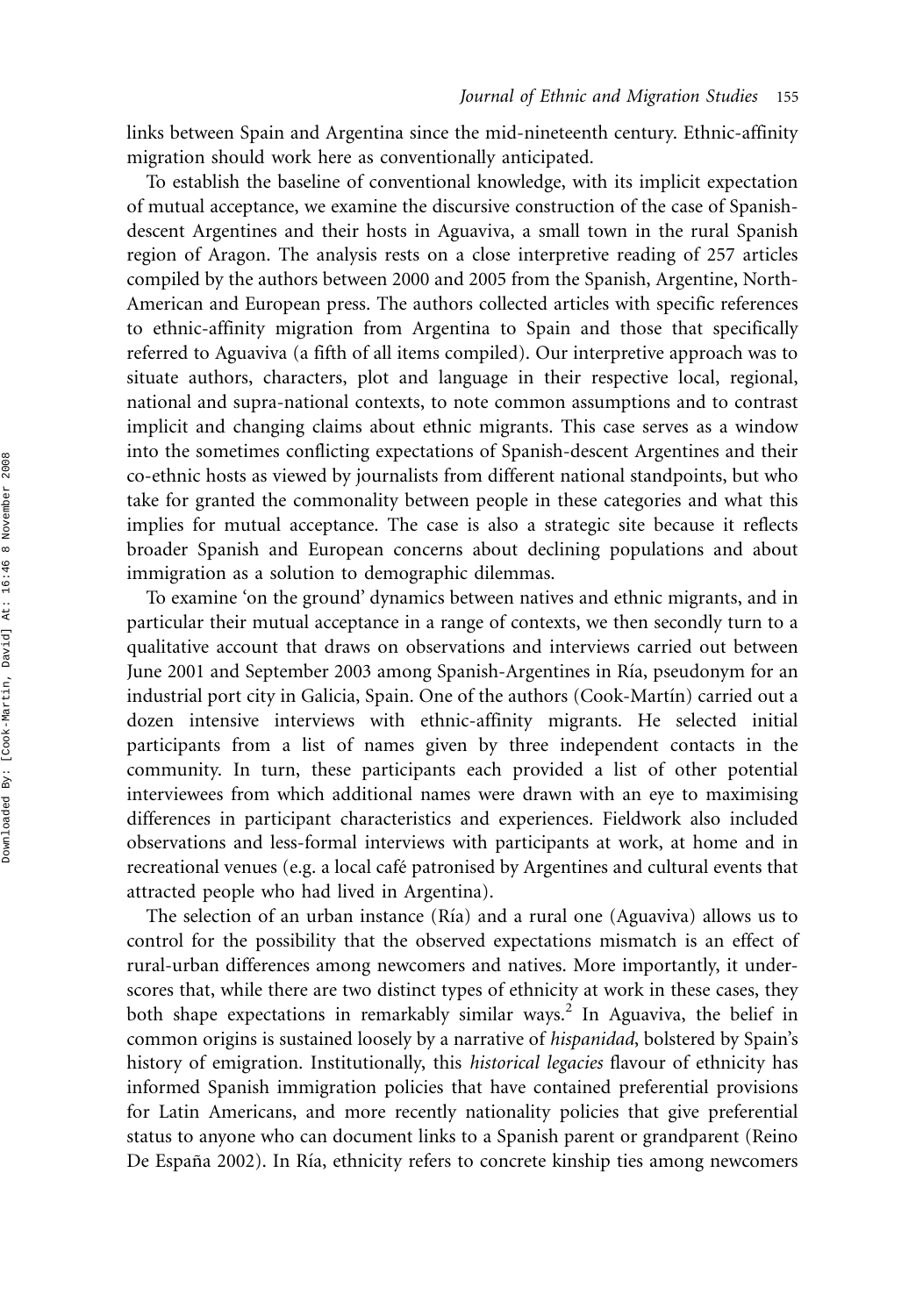and natives rooted in migration flows that linked Galicia and Argentina well into the 1970s. This conception is taken for granted, if not validated, by regional official policies for retornados (returnees) which offer assistance to Galician emigrants or their descendants. Thus, a third methodological component of this study is an analysis of policies that reflect and shape relevant notions of ethnicity.

# The Foundations of Ethnic Affinity

Over a century of substantial migration between Argentina and Spain, related cultural and organisational links and legal mechanisms have sustained the widely held assumption of common origins. As part of a larger wave of European migration, 3.17 million Spaniards migrated to Argentina between 1857 and 1975 and just over half remained (Dirección de Inmigración 1925, 1927-1939; Instituto Nacional de Estadística y Censos 1982). The people who moved back and forth between both countries built the networks characteristic of most migrations. This included hometown and/or mutual assistance associations that were especially prevalent among Galicians—over 45 per cent of Spanish migrants to Argentina (Álvarez Silvar 1997). By the 1920s, there was a sufficient number of associations to justify a Federation of Galician Societies (FGS) (Fernández Santiago 2001). These associations not only met migrants' material and cultural needs in Argentina, but linked them to sending areas and channelled crucial resources to the homeland. In recent years, associations have served as sources of homeland information for those interested in the possibility of migrating to Galicia. In Buenos Aires, the FGS has continued to bridge the cultural and political lives of its members and Galicians in the homeland.

The very possibility of reclaiming Spanish citizenship a generation or more after the last emigrants arrived in Argentina speaks to the tenor of legal mechanisms developed under very particular circumstances. Specifically, migration between Argentina and Spain coincided with nation-state building and consolidation processes in each country. Central to these processes were efforts to constitute national populations by identifying people as members subject to official administration and by gaining people's allegiance to a patria. Vastly under-populated, Argentina faced the challenge of attracting people to feed labour demand and to call its own, while Spain had to make Spaniards of a highly mobile and diverse population. Migration and nationality law were concrete mechanisms through which these countries competed over the same migrants and their children (Cook-Martín) 2008). The outcome of these struggles has been a pattern of ethnic-affinity policy as defined earlier.

Argentine expressions of this policy pattern include longstanding dual-nationality agreements and official preference for Spanish migrants, especially in the inter- and postwar years (Cook-Martín 2005). Dual nationality agreements have allowed citizens of Argentina and Spain to maintain legal affiliations with both countries without the effects of conflicting citizenship obligations. Commercial and migration treaties have made possible the entry of Spaniards on privileged terms, especially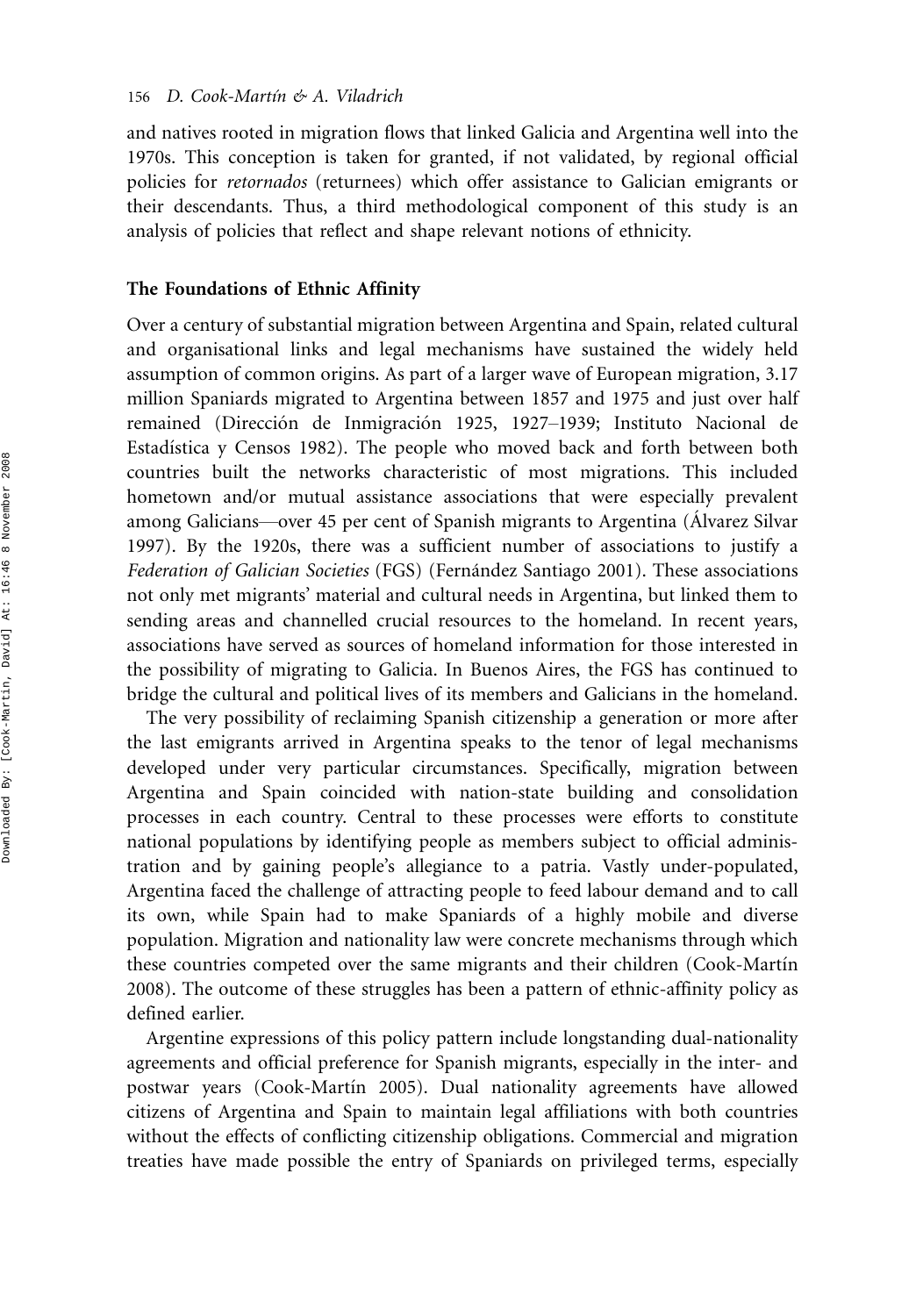since the 1940s (Quijada Mauriño 1989). Spanish manifestations of ethnic-affinity policy include right-of-blood (ius sanguinis) nationality laws and, more recently, central-state and regional migration policies. Since the nineteenth century, the Spanish Civil Code has conferred citizenship on the children of Spaniards, regardless of birth place, provided that administrative requirements are met. Modifications to the Code introduced in 2002 have made nationality provisions even more expansive towards the descendants of Spaniards (Reino De España 2002).

Since its inception, Spanish immigration law has included positive preferences for 'Ibero-Americans', other former colonials, historically-wronged communities and citizens of strategic regions (Reino De España 1985). Despite a recent convergence towards a liberal-democratic norm with its emphasis on universalistic admissions criteria (Joppke 2005), some positive preferences persist in the most recent iteration of Spanish immigration law (Reino De España 2003).<sup>3</sup> More importantly, preferences have migrated to nationality law as described above and are still operative in immigration administrative practices.

Flows and stocks of immigrants in Spain support this last point. While the supply of North African migrants is plentiful, it is the stock of Latin Americans that has grown the fastest in Spain over the last five years. Until recently, Moroccans and other North Africans have constituted the main contingent of migrants to Spain. In 2003, Moroccans accounted for just over 20 per cent and all Africans for just over 26 per cent of immigrants in Spain (Ministerio de Trabajo y Asuntos Sociales 2004). However, recent figures show that Ecuadorians, documented or otherwise, have surpassed Moroccans as the largest group of foreigners in Spain. The total number of foreigners in Spain has been estimated at 2.6 million in 2003 or 6.2 per cent of the total population. According to these data, Ecuadorians and Colombians account for almost a quarter of all foreigners in Spain. Spanish Social Security data show that there are almost 250,000 Ecuadorian registered workers and approximately 130,000 Colombians (Ministerio de Trabajo y Asuntos Sociales 2005). The most recent and comprehensive study of the Argentine-born in Spain show that they number just over 250,000 (Actis and Esteban 2006), though the population has been historically undercounted because of their privileged legal status and administrative treatment.

Notwithstanding the universalistic cast of immigration law, the preferential treatment of Spanish-descent Latin Americans in nationality law and actual administrative practice\*at the 'border' and in the implementation of 'regularisation' programmes\*has resulted in an immigrant population that models Spanish ethnic preferences (Cea D'ancona 2004; Cook-Martín 2002; Izquierdo Escribano et al. 2002; Retis 2003; Solé and Parella 2003). In a fascinating policy 'shell game' driven largely by European Union pressures, positive preferences for Latin Americans—especially those from former emigrant-receiving areas in South America—have shifted from one legal domain to another. To the extent that nationality policies constitute a back door to membership in European Union member polities, however, pressure is mounting to change them.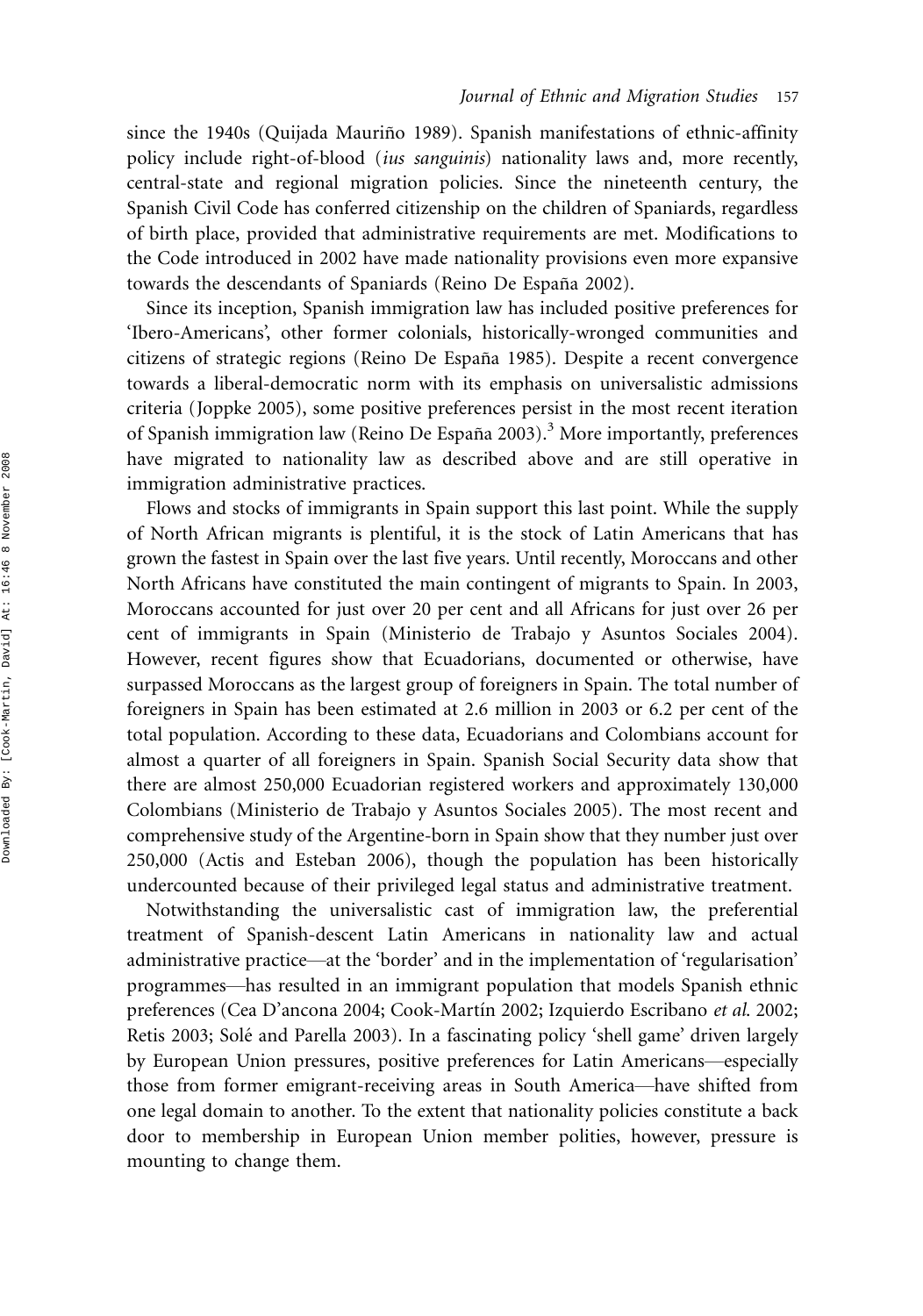#### 158 D. Cook-Martín & A. Viladrich

Local- and regional-level migration policy also evidences positive preferences. The cases described in this article illustrate two patterns of ethnic-affinity policy applied at the sub-national level. $4$  In a first pattern, municipal governments leverage the privileged migration status available to Spanish-descent foreigners through aggressive recruitment in culturally Spanish enclaves abroad. Local governments from Spain use what had been largely dormant associational ties to get the word out to prospective eligible migrants and to select according to other criteria (age, familial status, skills). Municipal-level governments work within existing central-state laws, but accentuate selectivity according to local needs and preferences, and even organise associations of governments with these objectives.

In a second pattern, regional governments design laws and related official practices to facilitate co-ethnic 'return'. Often the prospective beneficiaries are considered as citizens by other states and do not necessarily identify affectively with the ancestral homeland in question. Policies of the Autonomous Region of Galicia discussed below are an example of this second pattern. Like central-state policies, the legal right of return is supported by invoking an historical-cultural rationale. However, the argument is specific to a Galician history of emigration and is associated with access to material and symbolic resources. The latter include officially sanctioned identification with Galicia (Parlamento de Galicia 1983), and the former access to resources for returning emigrants (Conseillo de Emigración 2006). In this case, ethnic selectivity is bolstered by regional government institutional, financial and organisational resources.

This overview underscores the historical and institutional bases of a widespread presumption of affinity among Spaniards and Latin American migrants, especially Argentines. The following sections demonstrate the shortcomings of the underlying 'family resemblance facilitates integration' rationale.

#### Aguaviva: Frustrated Expectations and Ethnic Redefinitions

A small town located midway between Madrid and Zaragoza, Aguaviva has gained notoriety since the turn of the millennium as the site of an innovative programme to fight depopulation through the selective recruitment of Spanish-descent migrants in South America. Its experiment with immigration by design has received considerable attention from the Spanish, European and Argentine press because it resonates with broader concerns, firstly, of European states perceived to be in demographic decline or in a so-called 'second demographic transition' (Kligman 2005; Pérez Leira 2002), and secondly of relatively new, economically-ailing emigration countries like Argentina (Actis and Esteban 2006; Lattes et al. 2003). The Aguaviva story is captivating precisely because it purports to be a win-win encounter of sending- and receiving-country needs. From the sending-country standpoint, under- and unemployed citizens are able to access European labour markets, and perhaps even send remittances (Calvo 2005). From the receiving perspective, a diminishing population is replenished with people who make possible the reproduction of European polities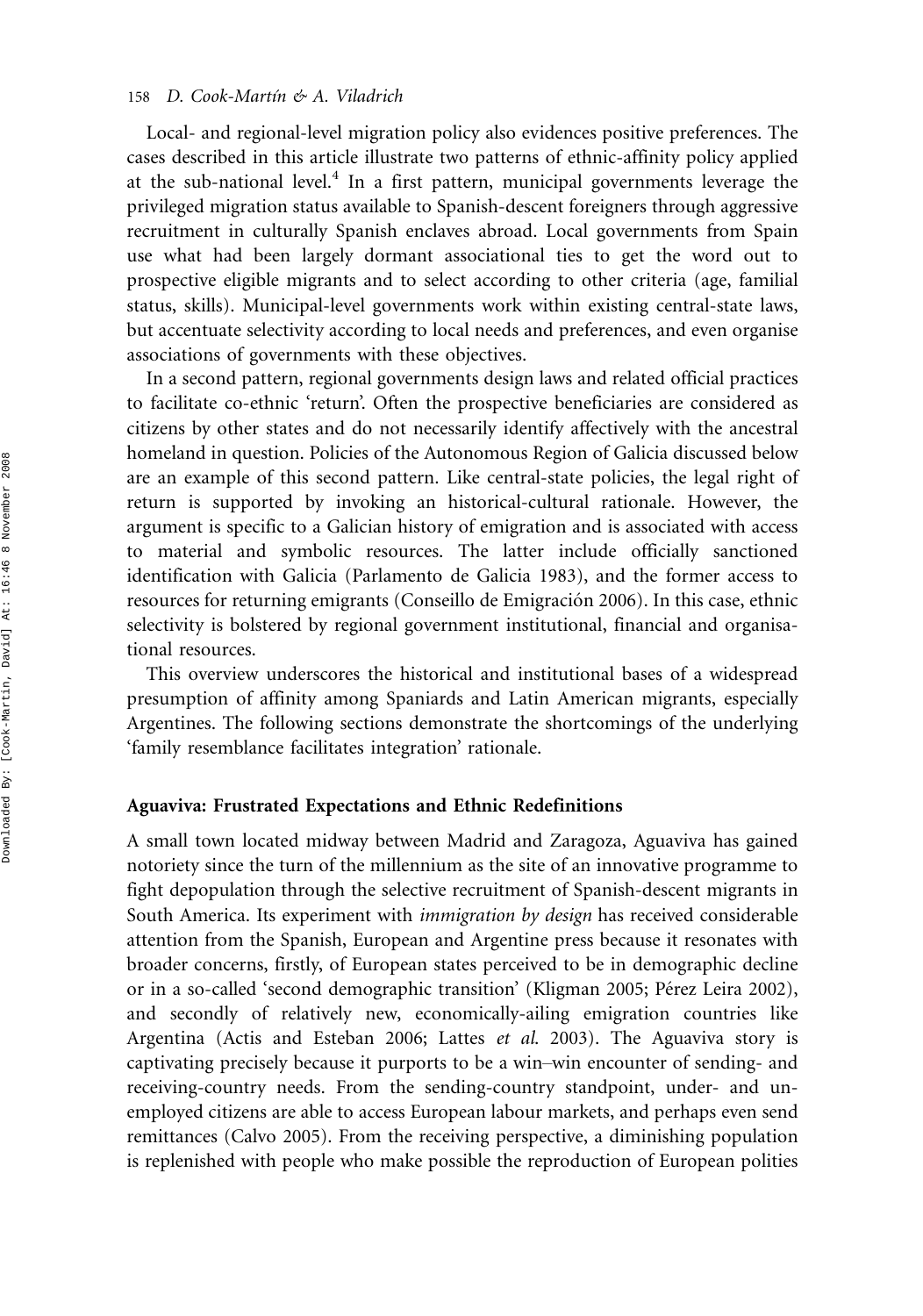and economies. The crucial point is that these newcomers presumably bear a family resemblance to natives and are therefore thought more likely to fit in easily. A comparison with other prospective migrants who are linguistically, religiously, racially and culturally more distant from the native norm, and thus less amenable to integration, is tacit in this understanding (Gil Araujo 2004). Thus, the selective immigration programme undertaken by Aguaviva is newsworthy as a proactive and innovative approach to dilemmas faced by European receiving and Latin American sending states, and not because of its exceptionality.

Contrary to expectation, however, family resemblance has not assured acceptance. Many Spanish-descent Argentines recruited to Aguaviva have shunned the jobs and accommodation offered them. Native hosts, on the other hand, have been glad of the demographic replenishment, but have questioned newcomers' work ethic and compared them to Romanian immigrants who have unexpectedly met and exceeded local hopes. For observers and participants this has been a puzzling turn of events that motivates print-media narratives. To explain this outcome, we review the Aguaviva case in detail and make the argument that ethnic affinity varies in the extent to which it eases mutual acceptance across social contexts.<sup>5</sup>

By the late 1990s, Aguaviva's mayor, Luis Bricio, had concluded that small towns like his would disappear within a generation in the absence of drastic measures. Aguaviva had the lowest birth rate in a country with the lowest birth rate in the world (Fernández Cordón 2001). In conversation with other mayors from his region, Bricio founded the Spanish Association of Municipalities against Depopulation (AEMCD) of which he has remained president. The objectives of the AEMCD were to foster economic development while promoting selective immigration (Bricio Manzanares 2004). Concretely, towns would sponsor preferably large Latin American families of Spanish descent. Interest settled especially on Argentina since many of its Spanishdescent citizens had begun to apply for Italian or Spanish citizenship in the wake of economic crisis. Migrants would enter a contract with each municipality, committing to stay for a period of five years. For their part, municipalities would front relocation costs and provide housing and work.

In July 2000, Bricio travelled to Argentina to select a dozen pioneer families. Working through local chapters of the Spanish conservative Partido Popular in Buenos Aires, Rosario and Mar del Plata, he announced several blue-collar openings for couples under 40 with at least two children (Carricart and Litvak 2000; Monserrat 2000). He appeared on a local radio programme, Galicia Oxe, and at least two large media outlets picked up the story. The widely disseminated announcement received an overwhelming response and, within two days, the Partido Popular offices processed 5,000 inquiries (Ortega 2001). By April 2001, ten Argentine and two Uruguayan families had settled in Aguaviva, adding 34 children to the local primary school with a previous enrolment of 50 children. They were mostly from middle-class, urban backgrounds, and many had managed small businesses during the most recent economic crisis in Argentina. The families arrived with much fanfare, and rosy assessments of Bricio's initiative were the order of the day. Newcomers to Aguaviva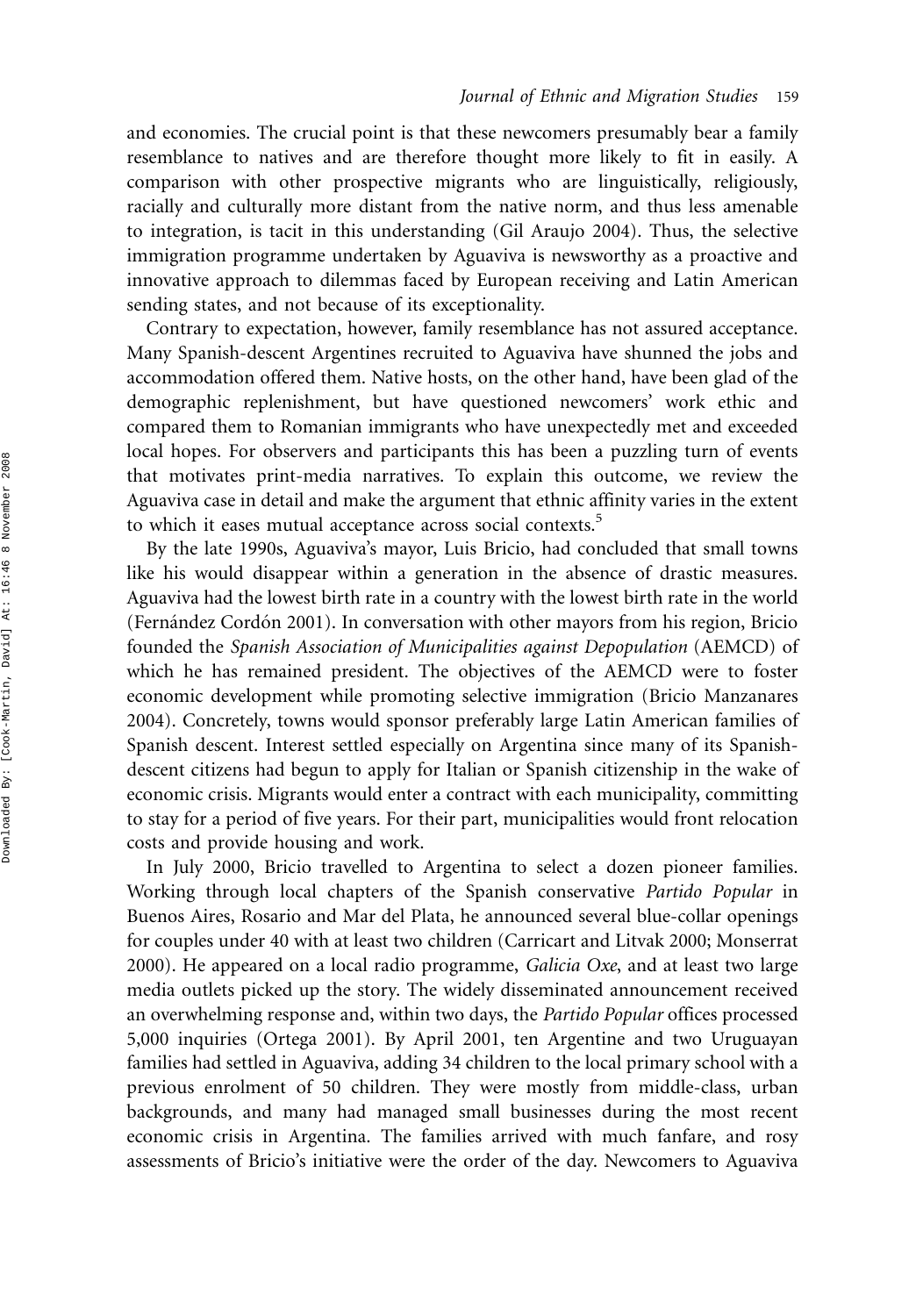celebrated their good fortune and the generosity of their hosts in multiple interviews with the Spanish and Argentine press. It seemed that there had been a happy meeting between the demographic needs of rural Spain, and the economic needs of Spanishdescent Argentines. Subsequently the repopulation programme was expanded to include families from other Latin American countries and Eastern Europe, primarily Romania. In all, about 25 families arrived in Aguaviva, raising its total population to over 700 people, and doubling its school-age population (Daly 2003).

Despite the auspicious beginnings of the Aguaviva initiative, half the Argentine families had left or were considering leaving within a year of arriving. They all had Argentine and Spanish nationality, which allowed for movement within the European Union. Most claimed that Aguaviva had not met its promises of providing adequate housing, and especially work. New arrivals felt entitled to the same treatment as natives, for which they adduced two entwined rationales. The first was historical. Newcomers invoked narratives of aid rendered by Argentina to Spain's past emigrants, including their own ancestors, to imply that contemporary Spaniards maintained an outstanding debt with Argentina that could be repaid by giving its citizens a comparable hand. Jorge López (40, laid off as a technician with 3M in Buenos Aires) held that: '... my grandfather left Spain because he was going hungry. And he arrived in Argentina looking for a better life. Now, history repeats itself, but the other way around ...' (Carricart and Litvak 2000).

The second rationale for treatment on a par with natives was legal. Since many migrants had or were in the process of acquiring dual Argentine and Spanish citizenship they felt entitled to the same rights and privileges as other Spaniards. Therefore, dual nationals were not willing to take menial, dangerous or poorly paid jobs just because they offered nominally more compensation than those available in Argentina. When access to other jobs proved problematic, newcomers felt duped. For instance, several participants in the repopulation programme complained that the jobs they had been promised before coming to Aguaviva required Spanish certifications, such as commercial drivers' licences, at a significant cost. Unable to complete the coursework and pay the fees, they were forced to consider what, from their perspective, were underpaid and dangerous jobs at the local sandpit (Monserrat 2002; Webster 2001). In addition, most newcomers came from urban contexts and thought the housing supplied by locals was substandard and lacking in basic amenities.

The townspeople shared with Spanish-descent migrants a sense of cultural affinity and the expectation that this would facilitate the settlement process. 'If it were simply a matter of finding workers', Mayor Bricio had said of his programme, 'we wouldn't have travelled so far to find Hispano-Argentines' (Carricart and Litvak 2000). Indeed, as mentioned earlier, there were many migrants from other parts of Latin America and from North Africa available for employment in Spain (see Gil Araujo 2004). 'But it's a matter of finding people who will come to Aguaviva with the intention of staying forever', he continued. 'For this, the capacity to integrate and adapt to our customs are key, so the natural candidates should be the descendants of Spaniards'.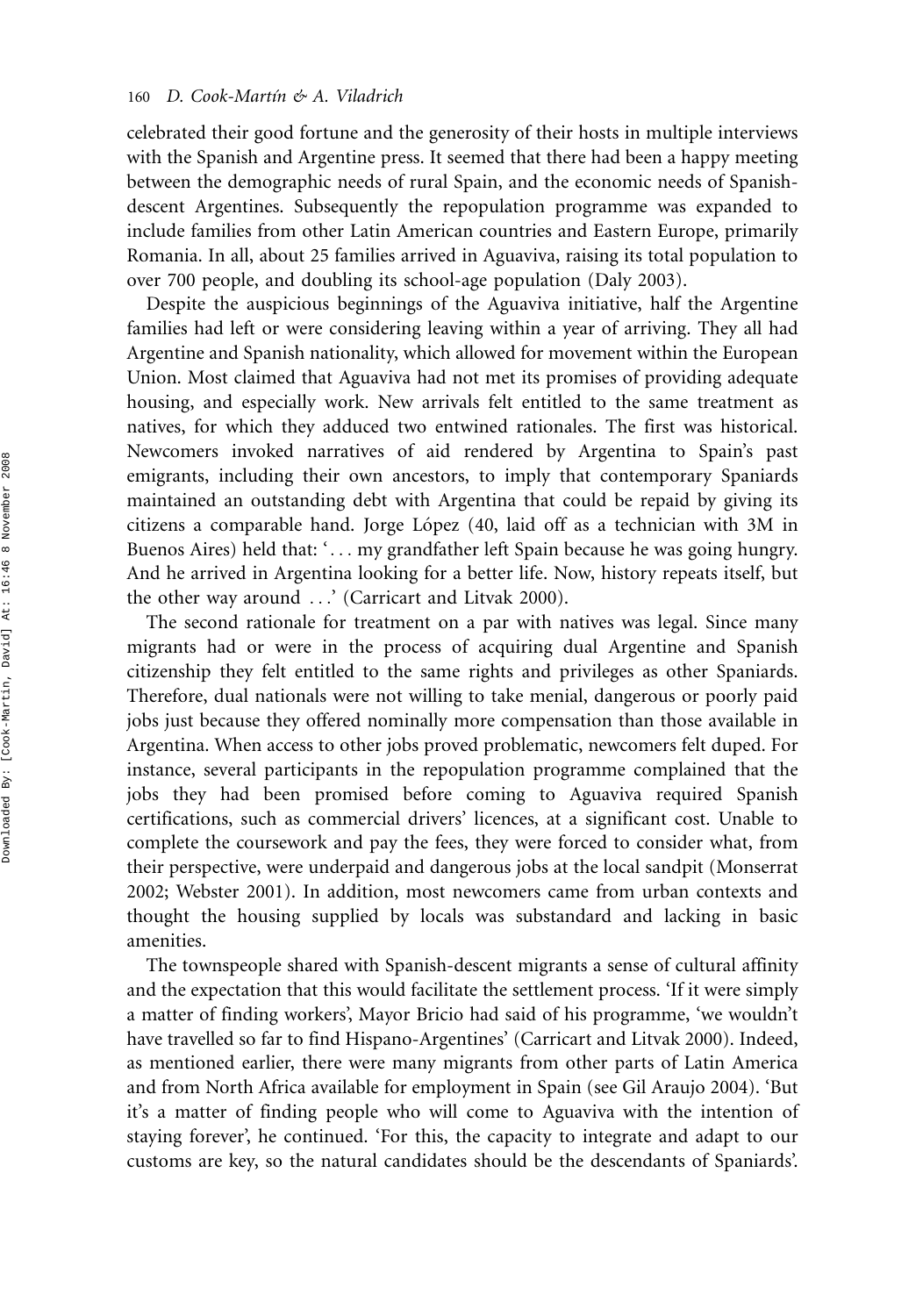From the community's perspective, it was important to find the right kind of worker: those similar to Aguaviva's residents, and who could presumably reproduce their way of life. Moreover, townspeople underscored their willingness to settle a historical debt with Argentina, a country that in the past had dealt generously with Spain by receiving its emigrants.<sup>6</sup>

However, when it came to work and housing, Aguaviva natives held the same expectations of Spanish-descent Argentines as they did of immigrants generally, a point amply illustrated by frequent comparisons with Romanian immigrants. After the municipality sued several newcomers who left Aguaviva allegedly in breach of contract, the mayor left no doubts about native work expectations: '[we brought them] not to be princes, but to work and earn a living'. When newcomers refused to do available work, their moral orientation was called into question. In interviews shortly after the arrival of Spanish-descent Argentines, the mayor noted that the Latin Americans had 'a different concept of work' than local residents (Webster 2001: 24). In this and other interviews, natives invariably contrasted Romanian and Argentine migrants, and presented the former as examples worthy of emulation. Locals observed that, despite religious and linguistic differences, Romanian immigrants were 'more like us' [than the Latin American newcomers] in their ethic of hard work and modest expectations (Daly 2003; Voss 2003). Indeed, Romanians' willingness to do hard manual labour and to live in what their urban-origin Argentine counterparts considered as substandard housing emerged repeatedly in native narratives. The upshot of the Argentine–Romanian comparison is that, while natives were willing to overlook linguistic and religious differences, they were less forgiving with unmet expectations in the occupational realm, and reassessed the 'real' bases of affinity accordingly.

In this reassessment, cultural affinity has not been discarded, but rather moved down the list of factors likely to enhance natives and newcomers' mutual acceptance (Bricio Manzanares 2004). Spanish nationality allows prospective migrants to make the first cut, but their perceived work ethic and skills that match available jobs head the list of favourable factors, followed by family size, rural origins and an attitude of 'peaceful coexistence'. Mayor Bricio and town residents have come to advocate a more exhaustive vetting process at the point of origin that pays particular attention to these criteria. According to Bricio 'integration doesn't depend on the language, nor is it guaranteed by a shared Spanish heritage ... What really matters is the work ethic and that the skills they come with match the sort of jobs we can offer here' (emphasis is ours; Voss 2003). In this reconsideration of factors likely to facilitate integration, there is an implicit recognition of the limits of similarity. The point is not that newcomers should be like natives linguistically or culturally, but that they match available jobs both in skills and in a disposition to do them, as perceived by native employers. It is all well and good to prefer people who speak the same language, worship at the same altar and share historical experiences of solidarity, but these do not automatically make for desirable workers. As the evaluation of Romanians suggests, what constitutes a good worker is a willingness to do jobs that the natives are not doing.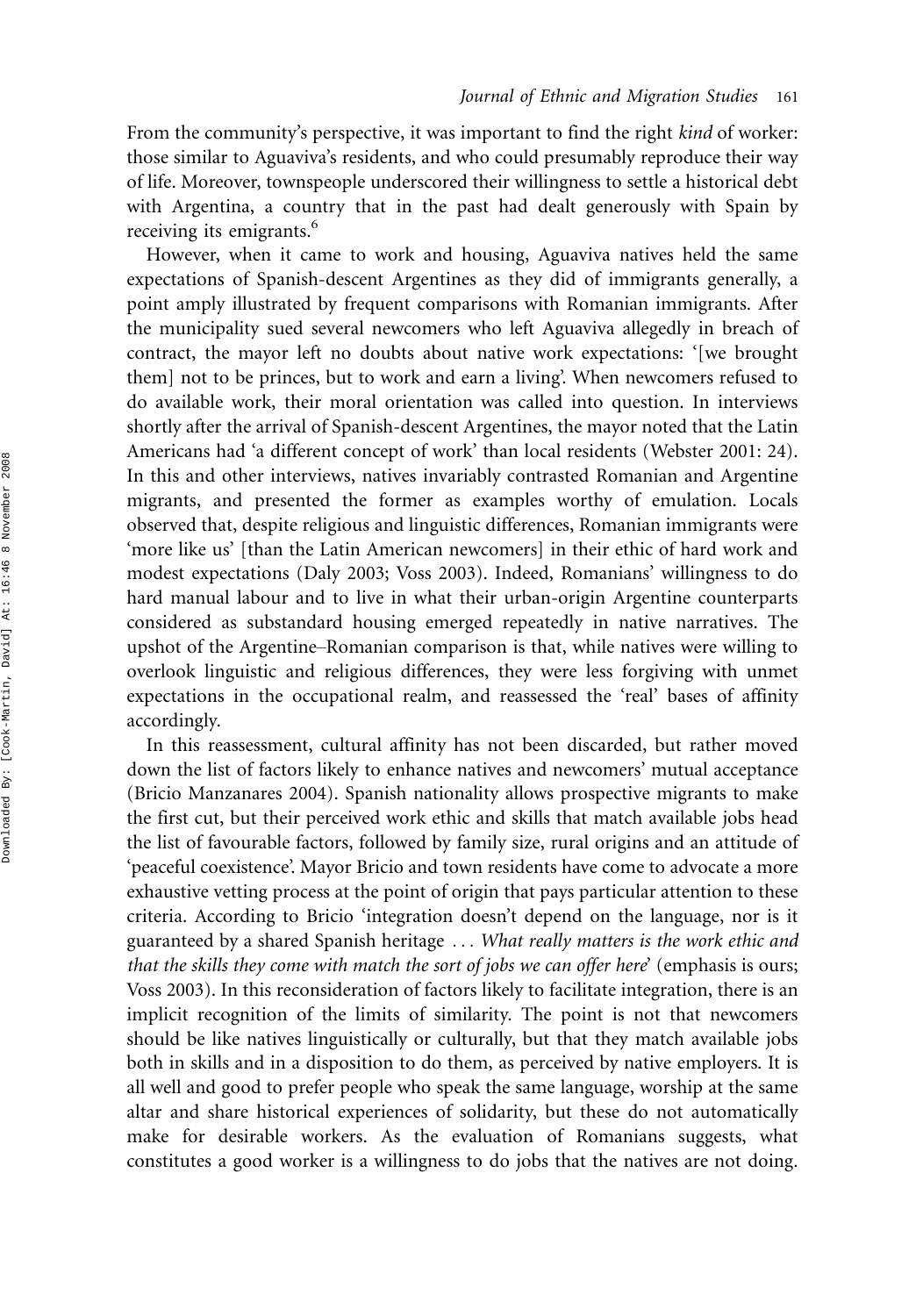Notwithstanding natives' moral discourse about work orientation, they actually share with their fictive Argentine kin an aversion to the types of job now filled by Romanians. The 'problem' from a work perspective is not that they are different in their attitudes towards particular jobs, but that they are too similar.

If this interpretation is correct, then selecting migrants who are like prospective hosts in every respect would not help, and would possibly hinder, the matching of ethnic-affinity migrants to jobs generally available to them; unless, as we will argue in another section, some basis exists for limiting labour market expectations. To probe this claim further, the following section recounts the experience of Spanish-descent Argentines in Ría, pseudonym for a city in the ancestral homeland and traditional emigrant-exporting region of Galicia. Ethnic-affinity migrants in this instance more closely resemble natives along several dimensions, and from a conventional perspective this would suggest better integrative prospects.

#### Galicia: Better a Stranger than a Distant Cousin?

The outcome of the Aguaviva story was not simply an artefact of rural-urban differences among migrants and their hosts. The people interviewed in Galicia shared natives' urban origins, had family ties to Galicia, arrived in a context with longstanding institutional links with Argentina, and benefited from sub-national government policies favouring returnees. Despite this advantageous convergence of factors, Spanish-descent Argentine migrants to Galicia often found their expectations and aspirations at odds, if not in direct conflict, with those of natives, again especially in the occupational domain.

The 'urban origins' alluded to earlier subsume several dimensions of possible commonality among immigrants and hosts: educational profiles, the closeness of worker-job match, and infrastructural expectations. Interviewees had similar educational attainment or skills as their hosts (Algañaraz 2006). Those with some university and professional aspirations in particular competed with similarly trained, but locally qualified natives, and faced the most difficulties in finding jobs matching their formal training and professional aspirations. Skilled workers were in greater demand, but had to contend with locals whose nationality and papers were never in question. A study commissioned by the *Xunta de Galicia*<sup>7</sup> found that, while almost 35 per cent of Galician-descent Argentines had a college education that prepared them for the professions, the demand in Galicia was for skilled workers (Heguy 2003). In terms of infrastructural expectations, newcomers from large cities like Buenos Aires, Rosario and Santa Fe were likely to find housing, transportation and a cultural life comparable to those in Argentina. In addition to having urban profiles in common with Galicians, those interviewed often had parents and grandparents who hailed from Galicia and even Ría. Thus, returnees frequently had kinship ties to natives, even if distant, and so the metaphor of relatives fallen on hard times had more literal underpinnings here than in Aguaviva. A kinship network was important in helping ethnic migrants find housing or a job, although the latter was less frequent than one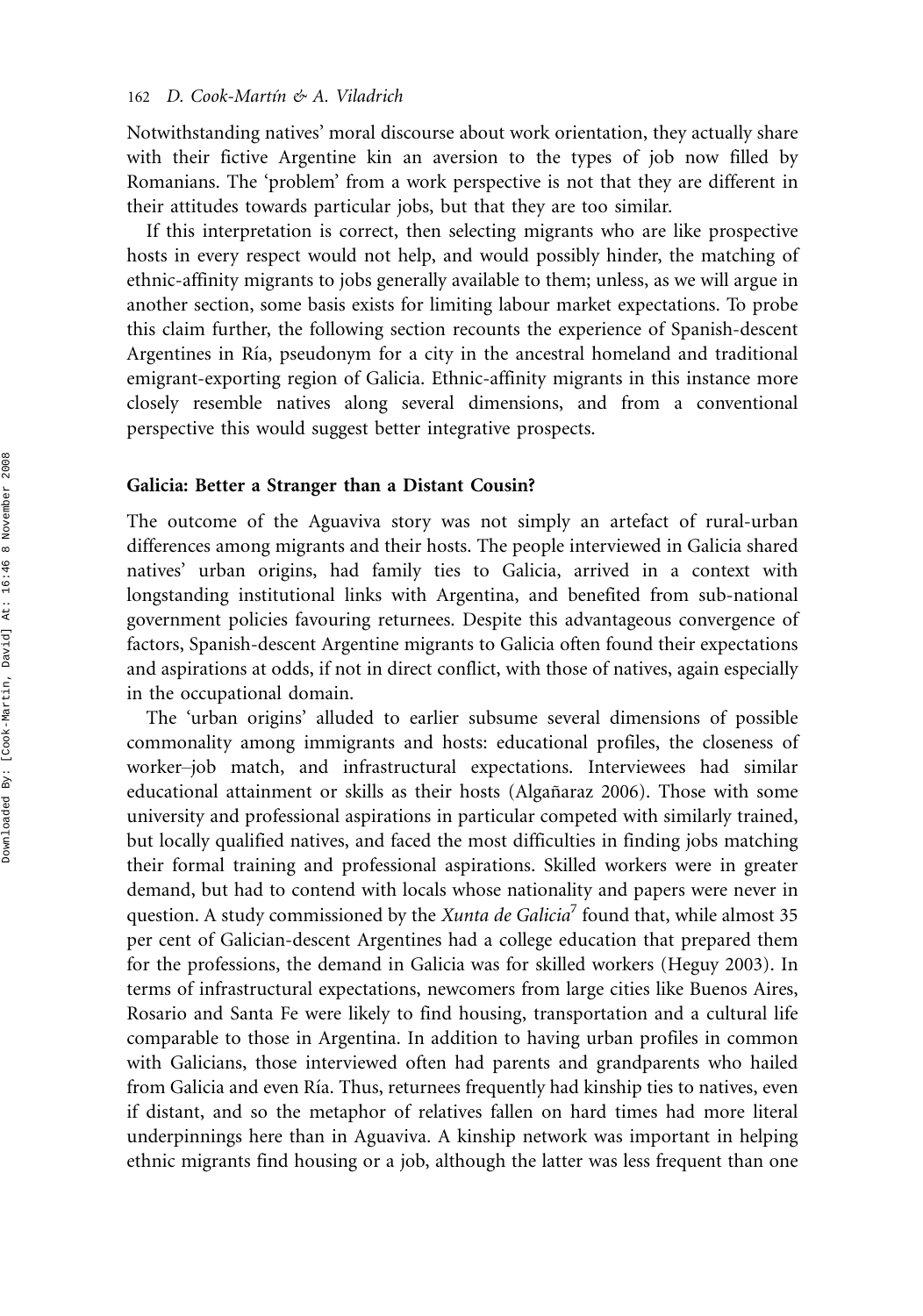might expect, since native relatives were often elderly and disengaged from the labour market or had to worry about their own children's placement. At an affective level, newcomers were able to connect with the place reminisced about by their parents or grandparents. This is in sharp contrast to the experience of newcomers to Aguaviva whose links were relatively more contrived.

As mentioned, a sense of affinity among Spanish-descent Argentines and native Galicians is aided by historical, institutional and organisational links to Argentina. The historical legacies of migration to Argentina and other Latin American countries pervade many aspects of Galicia's contemporary, social and political life, so that a sense of connections to *retornados* is robust compared to what one might find in a place like Aguaviva, which experienced emigration but no significant return migration. The names of city streets and businesses, schools and cultural institutions founded with past remittances from Argentina and Cuba, the influence of Galician voters abroad as reported in the local media, and the recognition of emigrant intellectuals as architects of regional identity serve as reminders of Galicia's emigration history and its ties abroad. A sense of connection to returnees is also nurtured by the activities of associations, some with a long tradition of fostering ties to Galician communities abroad and some new. From an institutional perspective, the government of Galicia has defined the very category of 'returnee' and has developed policies and administrative structures to serve eligible individuals (Xunta de Galicia 1981).<sup>8</sup> These regional policies operate within the framework of centralstate counterparts, but dedicate financial and organisational resources to those who avail themselves of Spanish citizenship and immigration preferences for emigrants and their descendants. The *Consellería de Emigración* is the administrative entity which coordinates official and non-governmental organisation support for returnees.<sup>9</sup> In the fiscal year 2006, the regional government allocated 17 million euros to programmes for return migrants, including monies to fund job placement, housing and education (Conseillo de Emigración 2006). The most recent institutional development has been the proposed passage of a new Statute of Citizens Abroad which would recognise rights and privileges for the estimated 1.5 million Spaniards abroad, including those of just over 900,000 Galicians (Abejón 2006; Cortes Generales 2006).

It stands to reason, given these linkages, that the arrival of Spanish-descent Argentines would be viewed rather like a homecoming and their acceptance as unproblematic. And indeed, ethnic-affinity migrants are portrayed sympathetically in the press as co-ethnics returned from a long sojourn abroad. For their part, ethnicaffinity migrants report a sense of being accepted by native Galicians. Sofía (40, a registered nurse from Córdoba, Argentina) relates that she encountered some initial reserve among Galicians, but she attributes this to a general distrust for outsiders, including Spaniards from other regions. She cites as an example of Galician hospitality the childcare assistance received from neighbours when she and her husband first arrived from Argentina in 1990. Other Spanish-descent Argentine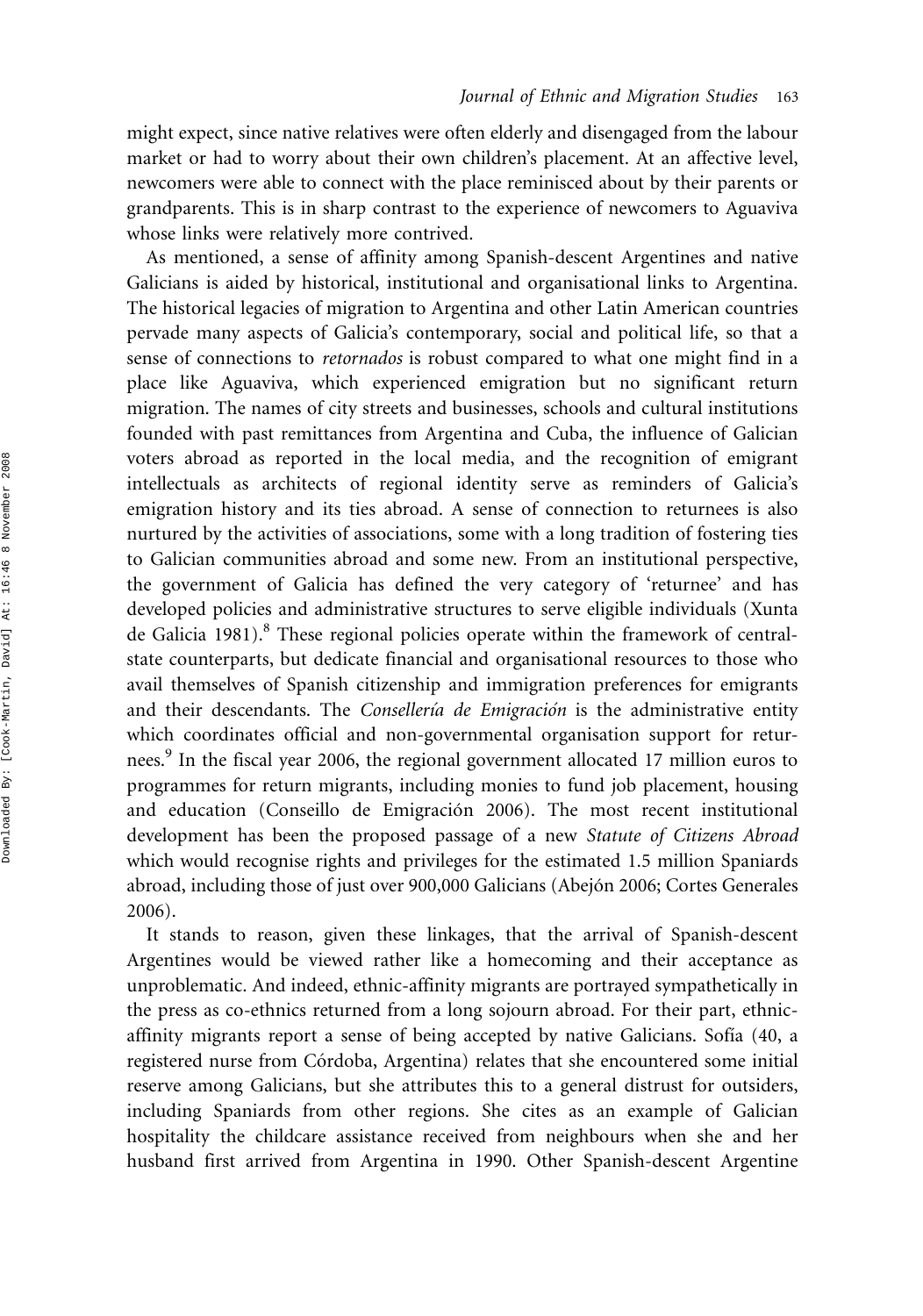youths and their native peers tell of the popularity of Argentines on the local party scene and in local football clubs.

However, in the realm of work, assessments are more negative. The dedication of resources to facilitate returnees' labour market integration attests to the regional government's preoccupation with employment problems observed among Latin American returnees (Conseillo de Emigración 2006; Pérez Leira 2002). Local media has also given wide coverage to returnees' downward occupational mobility. In field interviews, Spanish-descent migrants report a range of problems in the occupational sphere. A salient complaint concerned job aspirations that overlapped with those of other Spaniards. For instance, Manolo (late 20s, student, unemployed former hotel worker) wants to find work in 'administration or marketing', but has been unsuccessful since arriving two months earlier. He is part of the 23 per cent of returnees who are the foreign-born children and grandchildren of Galicians and have Spanish citizenship. As a citizen, he thinks he should have access to the same jobs and pay as any other Spaniard. To date, the jobs offered to him are ones he considers to be below his abilities, experience and pay expectations.

On the other hand, natives tacitly expect that newcomers will gratefully take available unskilled and semi-skilled jobs at modest wages, since even highly skilled and qualified native workers have had to migrate to other parts of Spain and Europe in search of work. Marisa (35, an employer and daughter of a prominent Galician leader in Buenos Aires) worries about the cavalier attitude of many returnees who, like Manolo, have a disposition ill-suited to someone in search of work. Some newcomers even tell demeaning jokes about their hosts and prospective employers. In her view, this does not bode well for Argentine job-seekers. In her assessment of Spanish-descent migrants the comparison is to other immigrants willing to humbly accept the opportunities offered them and to Galicians who, as past emigrants, sacrificed abroad in order to make a better life for themselves and their families at home.

And yet, when ethnic migrants are willing to do jobs for which they are overqualified employers sometimes make assumptions that exclude them from these positions. For example, Claudio (mid-20s, truck driver, son of Galician emigrants), and his brother-in-law, Juan (mid-20s, truck driver, married to a Galician) are desperately seeking employment at a local union office and tell of their dilemma. On the one hand, since they have not yet received their national identification cards, employers are reluctant to hire them for highly regulated driving positions when there are other, fully documented drivers. On the other hand, employers are unwilling to hire them for less-qualified work once they learn that Claudio and Juan are Spanish citizens. A local union representative who helps to place workers like Juan and Claudio believes that employers assume that, as Spaniards, such workers will not really be willing to do unskilled, poorly paid jobs. Thus, workers' own aspirations, and employers' notions of who is suited to what jobs, can effectively frustrate ethnic migrants' job search.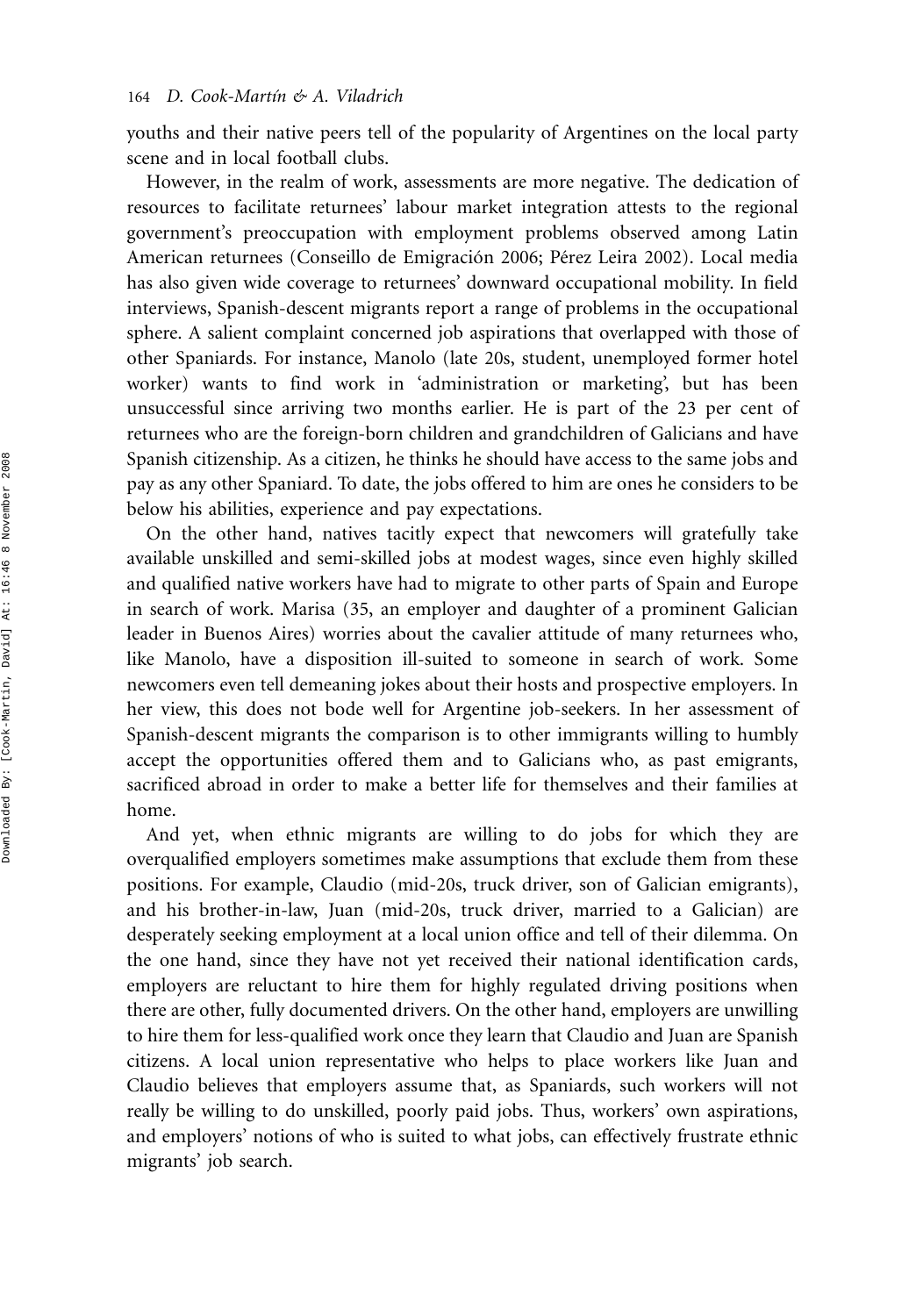One alternative for Spanish-descent migrants is to enter an emerging ethnic employment niche. Pablo (55, bartender) tells of returning to Ría after 45 years in Buenos Aires and not being able to find steady employment. He is eligible for some government assistance, but is making ends meet by tending the bar in a cafe´ that caters mostly to Argentine expatriates. As an older returnee, it is unlikely that employers would select him for entry-level positions and he does not have the educational credentials to fill skilled or professional openings. However, the commercial sector that serves immigrants is still relatively small and is unlikely to offer jobs which are attractive to most ethnic migrants.

For the most part, ethnic-affinity migrants face barriers to entering the local labour market because of expectations that overlap or clash with those of natives or because of employers' notions of which prospective workers dispositionally fit what jobs. The employment history of Sofía, a Spanish-descent migrant mentioned earlier, clearly illustrates these hurdles and in particular the crucial difference that citizenship status can make in workers' and employers' dispositions and job-matching processes. Although a registered nurse in Argentina, Sofía was hired as a nurse's aide at the local hospital and for a few years she worked off the books. She had not revalidated her Argentine degree, and the hospital was content to have her work at lower pay. At the time she was not a Spanish citizen. When she applied for residency papers, the hospital issued a contract for the authorities confirming contributions to the social security system on Sofía's behalf. They then deducted this money, which they were contributing for native workers, from her salary each month. Sofia felt there was no alternative and thought it part of paying one's dues in a new country. Once a Spanish citizen, she was no longer dependent on the hospital's contracts to show continuous employment, a requirement for the periodic renewal of residency permits, and felt entitled to better pay, which the hospital resisted. Sofía eventually went on disability leave and then was laid off, but received unemployment benefits from the government. By this time, her husband had become captain of a merchant marine ship and they were able to make ends meet. She continued to work for local hospitals on a part-time basis because they would not hire her full-time to avoid paying benefits. Ironically, the change in expectations that accompanied Sofía's change in citizenship status put her in a precarious employment position.

The consensus among Spanish-descent migrants interviewed was that formal citizenship did not translate into the substantive rights they envisioned for themselves in the job market. Aspiring to the same jobs as their co-ethnic hosts, they became frustrated with settlement in Ría. Galicians found these expectations unrealistic and arrogant. To the extent that newcomers were not willing to do entry-level jobs they were cast as undesirable workers. On the other hand, newcomers felt that, even when they were willing to do low-paying and low-status jobs, employers were likely to assume no interest or that these jobs were beneath newly arrived co-ethnics. It was the legally defined similarity of Spanish-descent Argentines that underlay the expectation of landing native jobs, and hindered the maintenance of a dual frame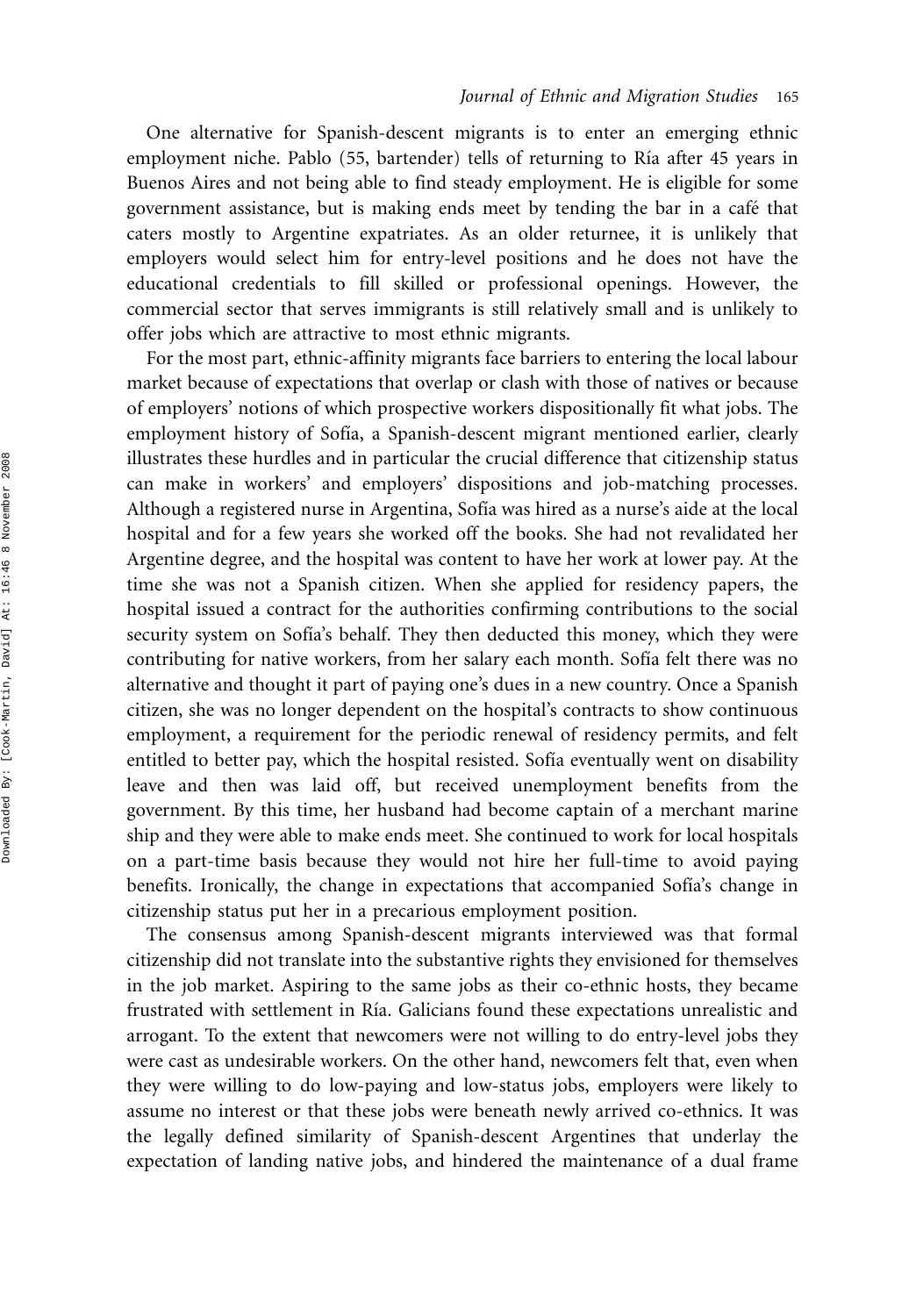of reference which in turn led to employers' categorisation of newcomers as workers ill-suited to available positions.

#### Shades of Similarity and Difference

A fundamental insight of this study is that migration and nationality policies play a critical role in shaping the terms on which ethnic-affinity migrants and natives approach the labour market, a crucial sphere of integration. In the instances reviewed here, they interfere with the dual frame of reference that generally makes migrants desirable workers. A brief consideration of other ethnic-affinity migrations shows that this dynamic and this rationale apply beyond the case developed here.

Indeed, a comparison with other instances confirms that the fit between native and newcomer work expectations varies according to the extent to which official policies foster or hinder a dual frame of reference and, in turn, this accounts for differential labour outcomes. The impact of these laws and associated official practices on expectations brought to job-matching encounters is the operative mechanism.

Two cases support this claim and point up the need for additional research along these lines: ethnic Germans (Spätaussiedler) and Japanese-descent Brazilians  $(nikkeijin).$ <sup>10</sup> The Japanese government grants nikkeijin a preferential, but still temporary migratory status and does not easily confer citizenship even to co-ethnic newcomers. In addition, Japanese-descent workers are recruited abroad and come with a time-limited contract that carefully dictates the terms of work and residence. Indeed they are referred to as dekasegi or temporary migrant workers (Tsuda 2003). The residential segregation of newcomers further accentuates distinctions between natives and newcomers. Combined, these factors sustain a dual frame of reference among Japanese-descent migrants that makes them willing to endure downward mobility in view of a material and status payoff in the sending country, and thus more exploitable and desirable as workers. By contrast, ethnic Germans constitute a legal category of individuals with the same rights and privileges as any other German. Although the number of people classified as ethnic Germans eligible for entry and citizenship has declined significantly over the last 18 years, those who have entered in the past have the same rights as their co-nationals and access to language training, job-placement assistance and welfare benefits (Oezcan 2004). By definition, Aussiedler policy fosters an orientation towards the German economic and status system. We posit that this orientation makes ethnic newcomers less like other immigrants willing to do 3D jobs, and hence less pliable or exploitable from the perspective of native employers. In sum, it is the content of policies that shapes the labour market insertion of ethnic-affinity migrants.

#### Conclusion

The analytic upshot of this article is that students of ethnic-affinity migrations should uncover rather than take for granted what officially defined commonalities portend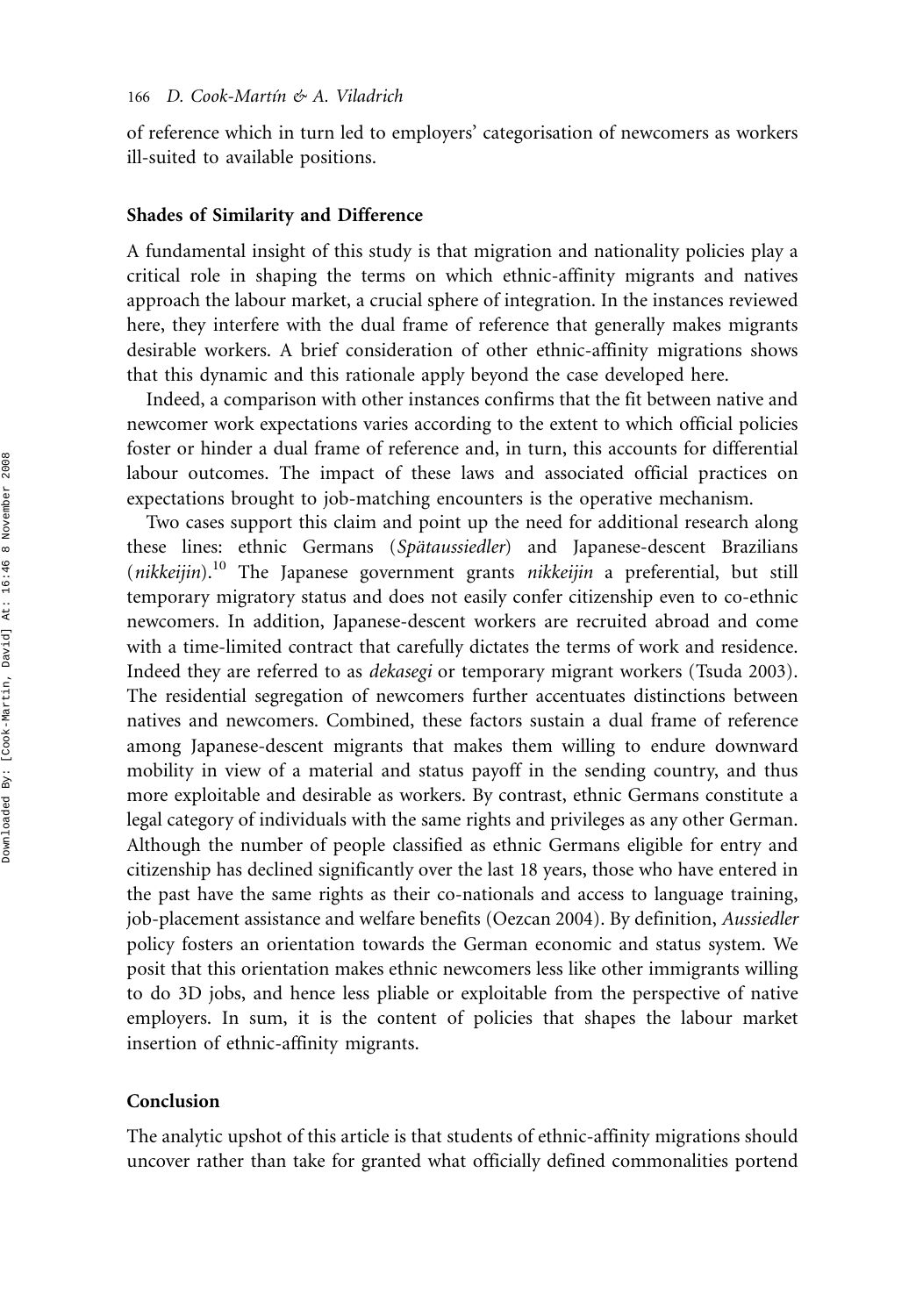for the mutual acceptance of natives and newcomers. As we have shown, vague presumptions of similarity and implied social acceptance are inconsistent, especially with actual experiences in the world of work. To take state-generated claims of affinity for granted not only gives scientific legitimacy to official visions of how the social world is parsed, but hinders knowledge about how and why states make such claims and with what consequences. An exclusive focus on the positive preference for co-ethnic migrants, for instance, may elide a tacit exclusionary flip-side. In Spain, the dark side of ethnic-affinity policies has been the replacement of North African migrants with Latin Americans. Another example includes taking at face value participants' reappraisals of ethnic affinity in the wake of conflicting expectations. While these reassessments may contain accurate insights-Mayor Bricio's recognition that newcomers should be well-suited to locally available jobs—they are simply new chapters in an ongoing struggle of who will be categorised into what class of people and to what ends. Reinterpretations of affinity are not adjustments of group definitions to more accurately reflect the boundaries of real entities. Ethnicity is, after all, about relationships, not substances (Bourdieu 1985). Analysts would do well to remember this as they interpret conflicting or unmet expectations born of the mismatch between formal and substantive rights and obligations.

# Acknowledgements

Cook-Martín thanks the UCLA Center for European and Eurasian Studies, the Berkeley Institute of European Studies, and the National Science Foundation (No. SES-0512080) for their support. Thanks also to Ödül Bozkurt, David Fitzgerald, Jon Fox, Sandra Gil Araujo, Takeyuki Tsuda and anonymous JEMS reviewers for their invaluable comments. Viladrich thankfully acknowledges the support of the Urban Public Health Program, the School of Health Sciences, the School of the Health Professions (CUNY) and the partial support of the Russeau gift from Hunter College. Above all, we thank the people who shared with us their life experiences.

# **Notes**

- [1] On the historical meaning of hispanismo and hispanidad see Balfour (1996), Diffie (1943), Gomez-Escalonilla (1991) and Rein (1991). See also Joppke's (2005: 114–17) more recent discussion with specific reference to this ideology's effect on nationality law.
- [2] We thank one of the anonymous JEMS reviewers for encouraging us to draw out this distinction.
- [3] Although these are minor and consist of exemptions from work-permit fees.
- [4] Similar practices are at work in the Italian case and are the subject of ongoing study by Cook-Martín.
- [5] After reviewing an early draft of this paper, García (2007) conducted summer field research in Aguaviva, and confirmed our analysis.
- [6] This perspective is ubiquitous in Spanish public discourse about Argentines (Spanish President Rodriguez Zapatero, cited in 'Leyes de inmigración y los argentinos', Clarín, 23 January 2005; Cook-Martín 2002: 23-4; Retis 2003: 15)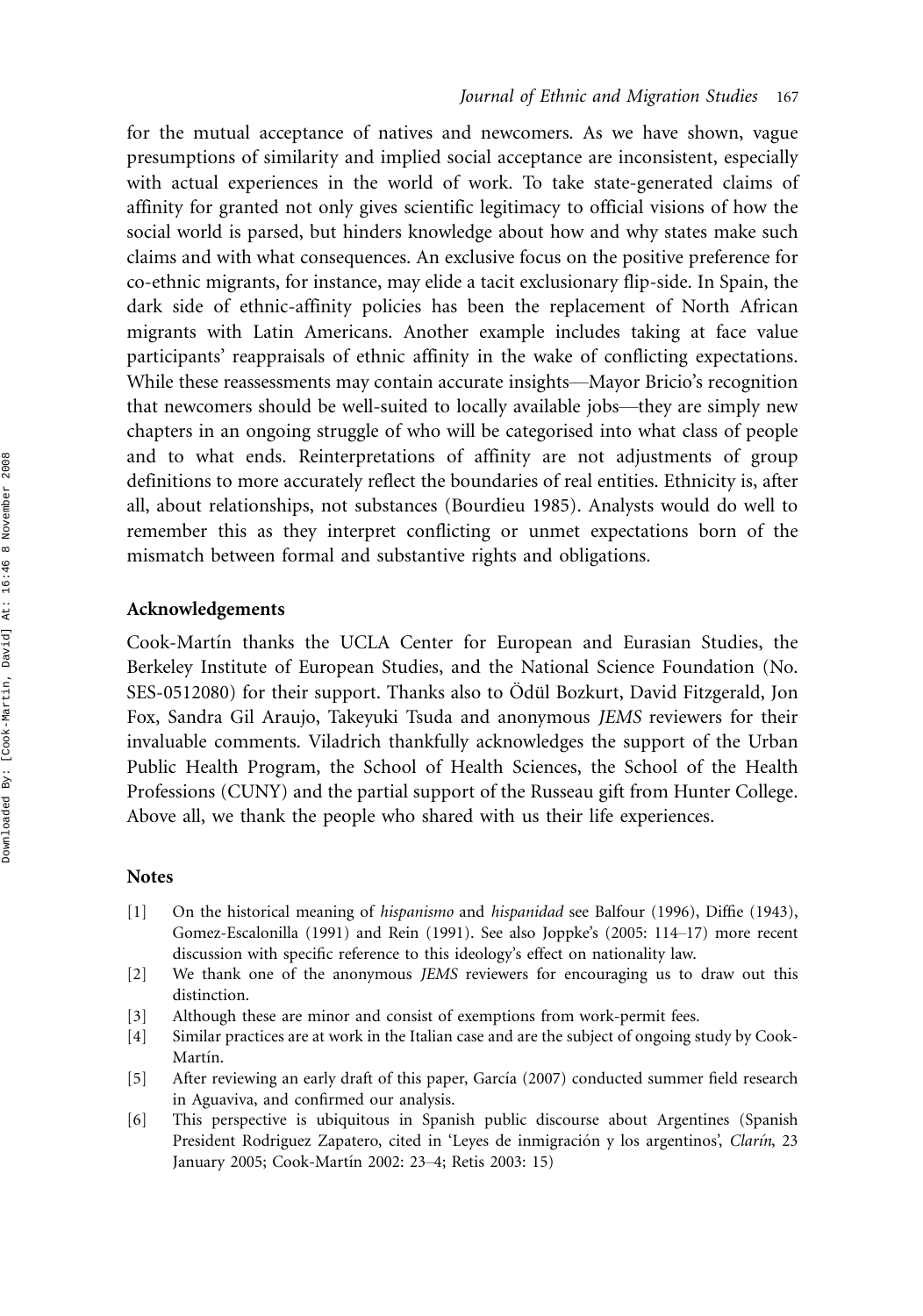- 168 D. Cook-Martín & A. Viladrich
- [7] The Xunta de Galicia is the regional government organisation. Galicia is one of 17 autonomous communities in Spain and one of four regions with special provisions of autonomy.
- [8] 'Return migration' to Spain comes not only from the Americas but also from other European countries and Northern Africa (Rogers 1985; Vilar and Vilar 1999a, 1999b).
- [9] For a list of non-governmental organisations that serve return migrants see *Fundación* Galicia Emigración: http://www.fundaciongaliciaemigracion.es/funCastellano/noticia.php?id Noticia  $=12$ .
- [10] Spätaussiedler are ethnic-German migrants primarily from the former Soviet Union who arrived in the last 18 years and are eligible for full citizenship status (Klekowski Von Koppenfels 2004). Nikkeijin are Japanese-descent individuals not born in Japan (see Tsuda 2003).

# References

- Abejón, P. (2006) 'El Gobierno iguala los derechos de los emigrantes y los residentes en Galicia'. La Voz de Galicia, 3 February.
- Actis, W. and Esteban, F.O. (2006) 'Argentinos hacia España ("sudacas" en tierras "gallegas"): el estado de la cuestión', in Novick, S. (ed.) Sur-Norte: Estudios sobre la Emigracion Reciente de Argentinos. Buenos Aires: Catálogos e Instituto de Investigaciones Gino Germani, 205-58.
- Algañaraz, J.C. (2006) 'Fuerte presencia en España de argentinos con alto nivel profesional'. Clarín, 28 December.
- Álvarez Silvar, G. (1997) La migración de retorno en Galicia (1970–1995). Santiago de Compostela: Secretaría Xeral de Relacións coas Comunidades Galegas.
- Balfour, S. (1996) "The lion and the pig": nationalism and national identity in fin-de-siècle Spain', in Mar-Molinero, C. and Smith, A. (eds) Nationalism and the Nation in the Iberian Peninsula: Competing and Conflicting Identities. Oxford: Berg, 107-17.
- Bourdieu, P. (1985) 'The social space and the genesis of groups', Theory and Society,  $14(6)$ : 723–44. Bourdieu, P. (1991) Language and Symbolic Power. Cambridge, MA: Harvard University Press.
- Bricio Manzanares, L. (2004) 'Selección de nuevos pobladores', Servicios Sociales. Debate, 10: 53–67. Calvo, P. (2005) 'Record de ayuda de los argentinos que se fueron'. Clarín, 13 March.
- Carricart, J.M. and Litvak, C. (2000) 'Informe especial: los argentinos que se van a vivir a España'. Gente, 8 August.
- Cea D'ancona, M.A. (2004) La activación de la xenofobia en España: qué miden las encuestas?. Madrid: Centro de Investigaciones Sociológicas.
- Conseillo de Emigración (2006) Proxecto de Orzamentos da Comunidade Autónoma Galega Ano 2006. Santiago de Compostela: Conseillo de Emigración.
- Cook-Martín, D. (2002) 'Social classification of Latin Americans in Spanish immigration policy'. Los Angeles: UCLA, unpublished manuscript.
- Cook-Martín, D. (2005) Making and Unmaking Nationals: 150 Years of Migration between Argentina, Italy, and Spain. Los Angeles: University of California, Department of Sociology, unpublished PhD thesis.
- Cook-Martín, D. (2008) 'Rules, red tape, and paperwork: the archeology of state control over migrants, 1850-1930', Journal of Historical Sociology, 21(1): 82-119.
- Corcoran, M.P. (2002) 'The process of migration and the reinvention of self: the experiences of returning Irish emigrants', Eire-Ireland: Journal of Irish Studies, 37(1/2): 175-91.
- Cortes Generales (2006) Boletín oficial de las Cortes Generales. Congreso de los Diputados. VIII Legislatura. Estatuto de los ciudadanos españoles en el exterior. Madrid: Congreso y Senado del Reino de España, Serie A. Número 75-1.
- Daly, E. (2003) 'Aquaviva Journal; By Enticing Foreigners, Villages Grow Young Again'. New York Times, 31 July.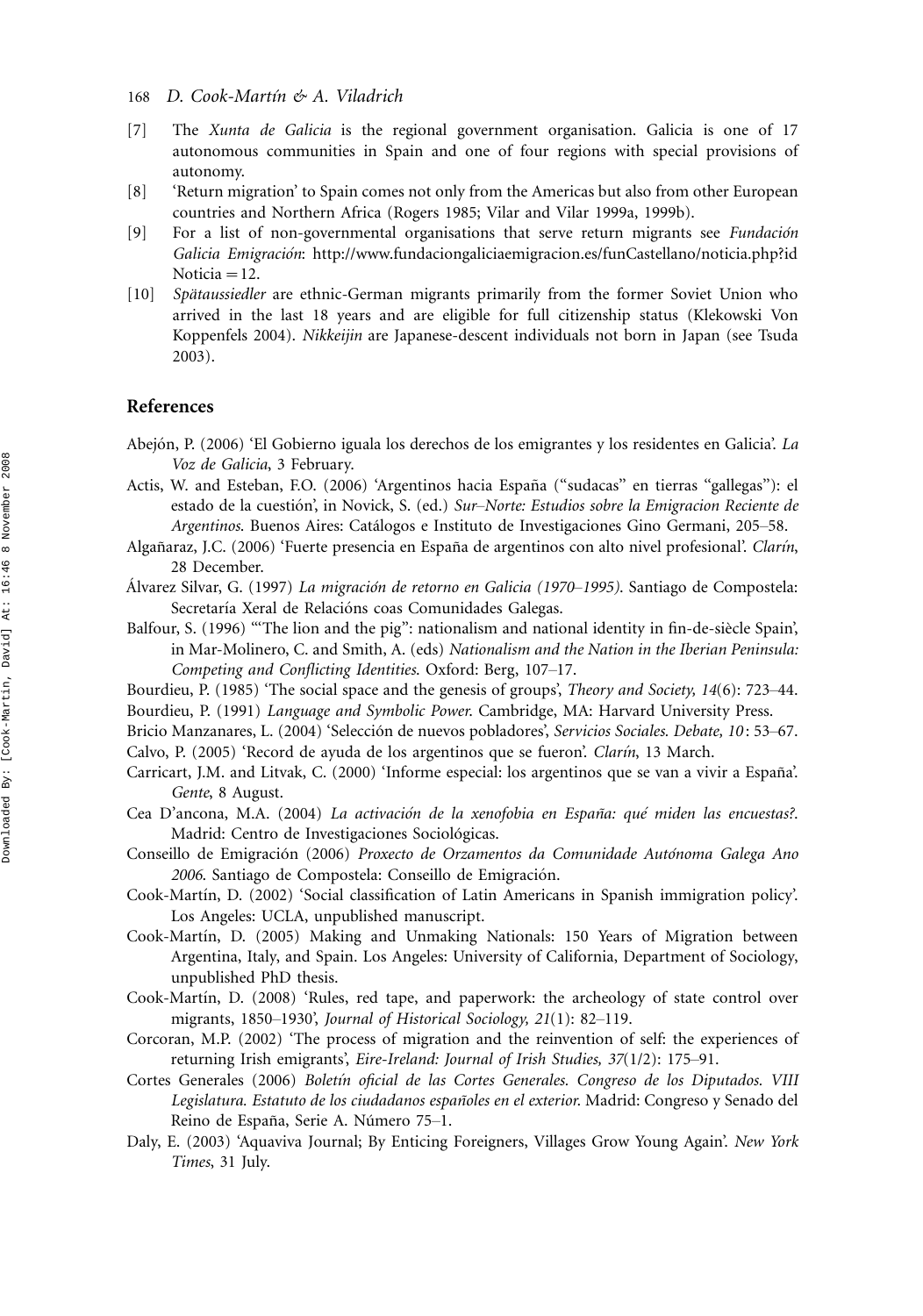- Diffie, B.W. (1943) 'The ideology of hispanidad', Hispanic American Historical Review, 23(3): 457 82.
- Dirección de Inmigración (1925) Resumen estadistico del movimiento migratorio en la República Argentina, años 1857-1924. Buenos Aires: Talleres Gráficos del Ministerio de Agricultura de la Nación.

Dirección de Inmigración (1927–1939) Memoria. Buenos Aires: Dirección General de Inmigración.

- Fernández Cordón, J.A. (2001) 'El futuro demográfico y la oferta de trabajo en España', Migraciones,  $9:45-68.$
- Fernández Santiago, M.X. (2001) 'Asociacionismo gallego en Beunos Aires (1936-1960)', in Núñez Seixas, X.M. (ed.) La Galicia austral: la inmigración gallega en la Argentina. Buenos Aires: Editorial Biblos, 181-201.
- García, A. (2007) Internalizing Immigration Policy within the Nation-State: The Local Initiative of Aguaviva, Spain. La Jolla: University of California, San Diego, Latin American Studies.
- Gil Araujo, S. (2004) 'Inmigración latinoamericana en España: estado de la cuestión'. Madrid: Instituto Universitario de Estudios Norteamericanos-Universidad de Alcala´ and Florida International University, unpublished working paper.
- Gomez-Escalonilla, L.D. (1991) 'Percepciones y estrategias culturales españolas hacia América Latina durante la Segunda Guerra Mundial', Estudios Interdisciplinarios de América Latina y el Caribe,  $2(2)$ : 1-25.
- Heguy, S. (2003) 'Uno de cada tres gallegos quiere volver a España'. Clarín, 9 August, 40-1.
- Instituto Nacional de Estadística y Censos (1982) Anuario estadístico 1981-1982. Buenos Aires: Instituto Nacional de Estadística y Censos.
- Izquierdo Escribano, A., López De Lera, D. and Martínez Buján, R. (2002) 'Los preferidos del Siglo XXI: la inmigración latinoamericana en España', in García Castaño, F.J. and Muriel, C. (eds) La Inmigracióm en España: Contextos y Alternativas. Granada: Laboratorio de Estudios Interculturales, 237-49.
- Joppke, C. (2005) Selecting by Origin: Ethnic Migration in the Liberal State. Cambridge, Mass: Harvard University Press.
- Klekowski Von Koppenfels, A. (2004) 'Second-class citizens?: restricted freedom of movement for Spätaussiedler is constitutional', German Law Journal, 5(7): 761–89.
- Kligman, G. (2005) 'A reflection on barren states: the demographic paradoxes of consumer capitalism', in Douglass, C.B. (ed.) Barren States: The Population 'Implosion' in Europe. Oxford and New York: Berg, 249-60.
- Kulu, H. (1998) 'Ethnic return migration: an Estonian case', International Migration, 36(3): 313-36.
- Lattes, A.E., Comelatto, P.A. and Levit, C.M. (2003) 'Migración y dinámica demográfica en la Argentina durante la segunda mitad del siglo XX', Estudios Migratorios Latinoamericanos,  $17(50): 69-110.$
- Levy, D. and Weiss, Y. (2002) Challenging Ethnic Citizenship: German and Israeli Perspectives on Immigration. New York: Berghahn.
- Massey, D., Alarcón, R., Durand, J. and González, H. (1987) Return to Aztlán: The Social Process of International Migration from Western Mexico. Berkeley: University of California Press.
- Migration News (2002) 'Southern Europe', Migration News, 8(3): July.
- Ministerio de Trabajo y Asuntos Sociales (2004) Anuario Estadístico de Inmigración. Madrid: Secretaría de Estado de Inmigración y Emigración, Observatorio Permanente de la Inmigración.
- Ministerio de Trabajo y Asuntos Sociales (2005) Trabajadores Extranjeros en el Mercado de Trabajo Español. Madrid: Observatorio Permanente de la Inmigración.
- Monserrat, C. (2000) 'De Mar del Plata a Teruel: Aguaviva, un pequeño pueblo aragonés, trata de repoblarse dando trabajo a familias argentinas'. El País Digital, 1602, 21 September.